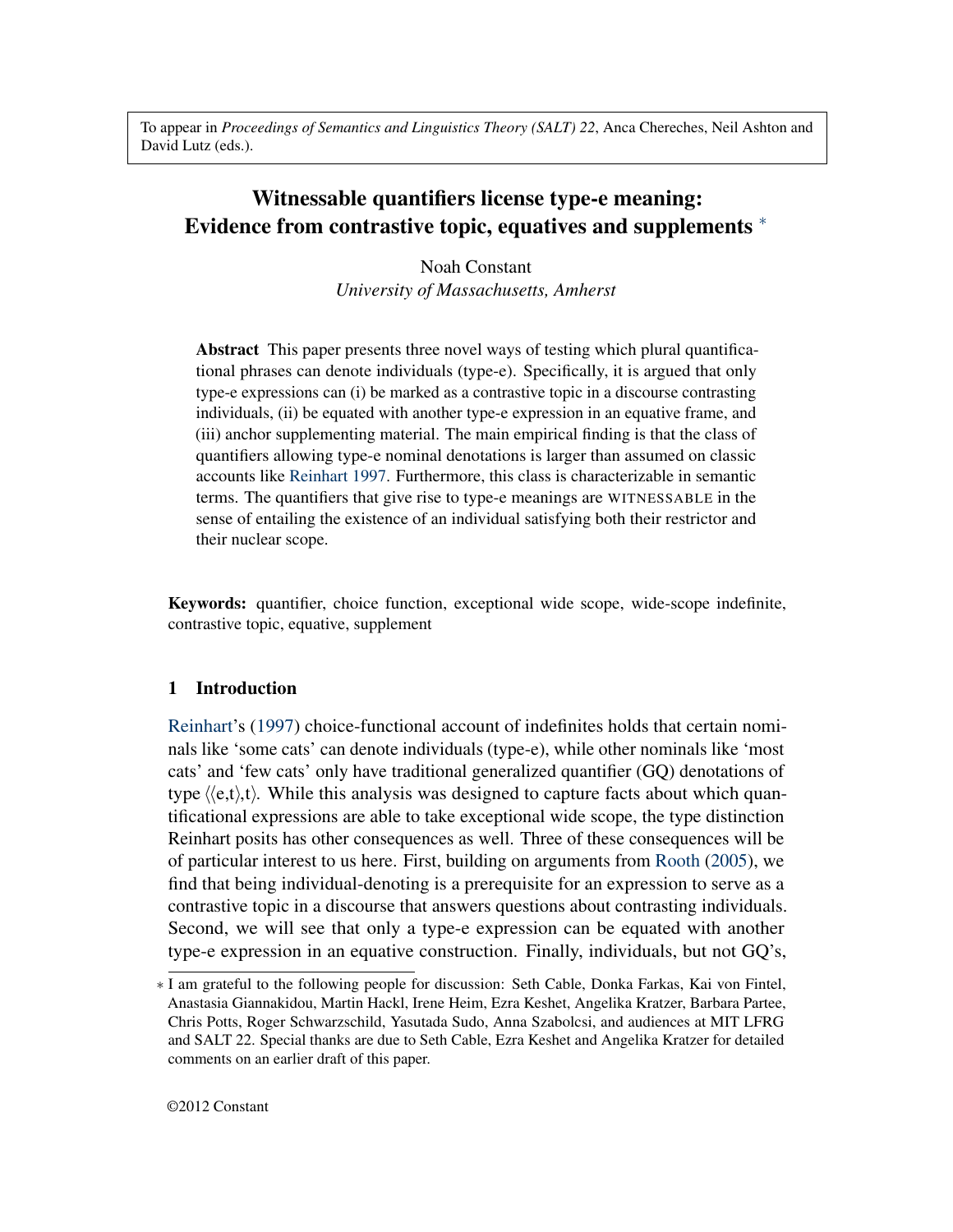can stand as anchors for supplementing material, including nominal appositions and non-restrictive relatives.

When we apply these distributional diagnostics as tests for individual-denoting meaning, the surprising result is that the class of type-e quantificational DP's looks to be larger than we had assumed. Beyond classic wide-scope indefinites like 'some cats' and 'three cats', this class contains DP's with strong quantifiers like 'most cats', and modified numeral expressions like 'more than five cats'. The semantic property unifying all of these plural nominals is that they are what I will call WITNESSABLE they entail the existence of an individual satisfying both their restrictor and their nuclear scope, as in  $(1)$  $(1)$  $(1)$ .<sup>1</sup> To summarize the main claim then, while classic accounts like [Reinhart](#page-19-0) [1997](#page-19-0) hold that only the quantifiers in (2a) can denote individuals, I propose that those in (2b) also allow this possibility.

| (1) |  | A determiner Det is WITNESSABLE iff $Det(P)(Q) \rightarrow \exists x : P(x) \wedge Q(x)$ |  |  |
|-----|--|------------------------------------------------------------------------------------------|--|--|
|-----|--|------------------------------------------------------------------------------------------|--|--|

| (2) | a. some, a, three, several, many, a few                | (witnessable)     |
|-----|--------------------------------------------------------|-------------------|
|     | b. most, all, more than 3, at least 3, exactly 3, half | (witnessable)     |
|     | c. few, no, less than $3$ , not many                   | (non-witnessable) |

We should be clear at the outset that nothing prevents one from implementing a choice-functional (type-e) analysis of *any* of these quantifiers, with the possible exception of *no*. For example *few* could be given a property-modifying cardinality meaning as in (3), allowing the meaning of [few cats] $_{NP}$  to combine with a covert choice function variable to produce a specific small plurality of cats. The issue at stake is just which natural language quantifiers actually allow such choice-functional interpretations, and whether any principled explanation underlies this division.

(3)  $\left[ \text{few} \right] \stackrel{?}{=} \lambda P_{\langle e,t \rangle} \lambda x_e \left[ P(x) \wedge \left| \text{Atoms}(x) \right| \ll \left| \{ y : P(y) \} \right| \right]$ i

As it happens, [Reinhart](#page-19-0) [\(1997:](#page-19-0) 386), in looking for a semantic principle underlying this division, considers a property similar to the sense of *witnessable* used here,<sup>[2](#page-1-1)</sup> but rejects it on the grounds that *more than three* and *most* supposely lack type-e readings (based primarily on their scopal behavior). Thus, my goal here is to show that an intuitively plausible account of the type division in terms of witnesses is in fact tenable after all.

<span id="page-1-0"></span><sup>1</sup> Following [Horn](#page-18-0) [\(1972:](#page-18-0) §2, [2006\)](#page-18-1), the decreasing quantifiers *few*, *not many* and so on generate scalar implicatures that at least one individual satisfies their nuclear scope. So for example, on hearing "Few students passed", we will often infer that at least one student passed. If this "more than none" component were part of the truth-conditional meaning, these quantifiers would count as witnessable. However, this cannot be the right analysis, since the extra meaning is cancelable. That is, without contradicting myself, I can say "Few students passed. In fact, none did."

<span id="page-1-1"></span><sup>2</sup> For Reinhart (building on [Szabolcsi](#page-20-0) [1995,](#page-20-0) [1997\)](#page-20-1), the relevant quantifiers are those that allow assessment by checking just one minimal witness set of the GQ, where a witness set is any set in the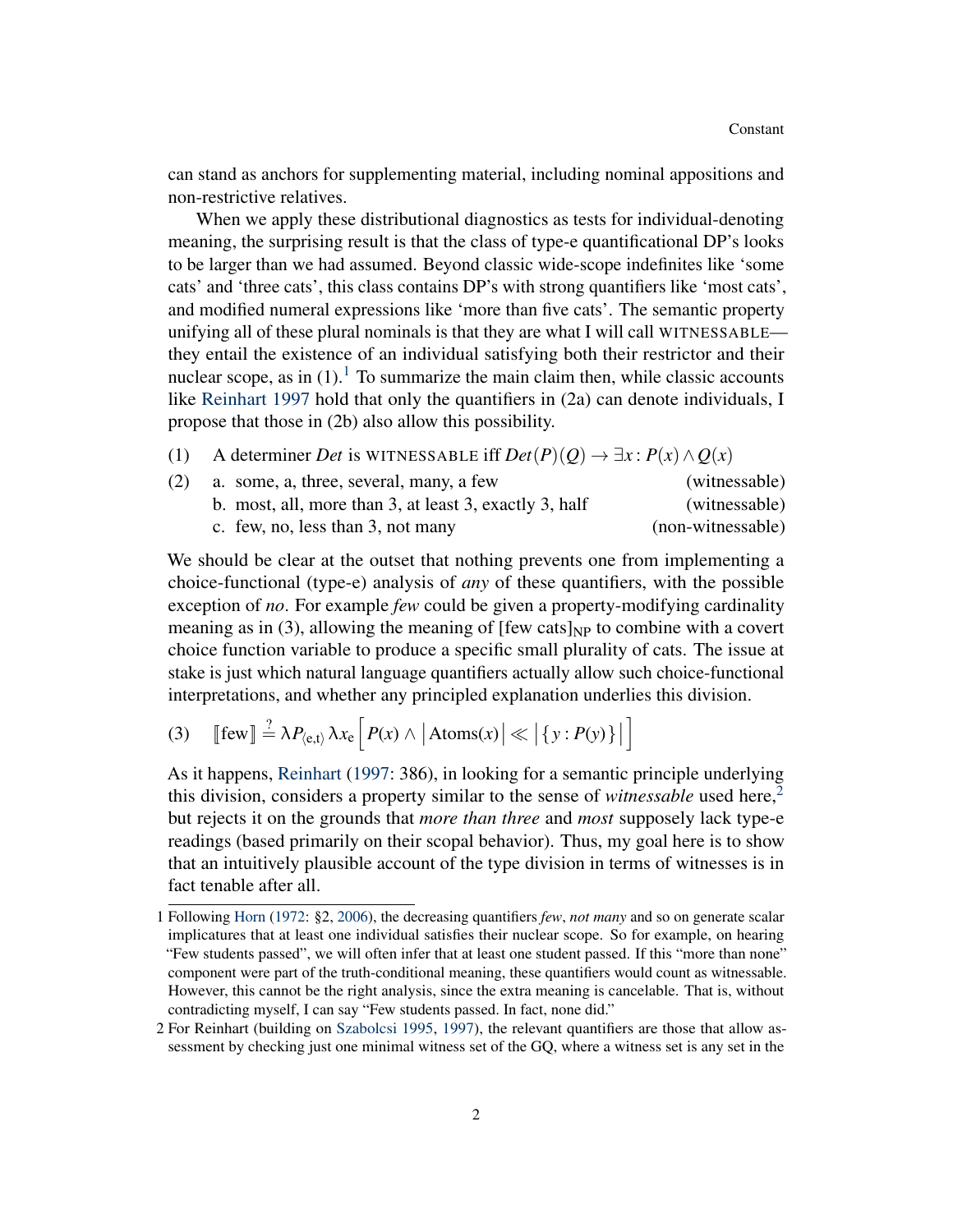The main three sections of the paper present the novel diagnostics. Section [§2](#page-2-0) looks at contrastive topic marked quantifiers, and motivates the basic choice function account. Sections [§3](#page-8-0) and [§4](#page-14-0) introduce the equative and supplement tests, which confirm the results from contrastive topic. Section [§5](#page-17-0) concludes with a note on the scope-taking abilities of the various types of quantifier phrase.

## <span id="page-2-0"></span>2 Contrastive Topic Quantifiers

This section shows how contrastive topic (CT) intonation can be used to diagnose which quantifier phrases can denote individuals. What we find by applying this diagnostic is that all and only witnessable quantifiers allow type-e meaning. I postpone the application of the diagnostic to the end of the section. The first step will be to show that CT-marked quantifiers are incompatible with GQ semantics (although we will see one exception). This point is to my knowledge first discussed by [Rooth](#page-19-1) [\(2005\)](#page-19-1), and I review and expand upon his arguments.

#### 2.1 Background on Contrastive Topic

In English, contrastive topics are realized with a distinctive intonation pattern [\(Büring](#page-18-2) [2003\)](#page-18-2). We see a typical example in (4), where the subject is pronounced with a contrastive topic (CT) contour, and the object is pronounced with a falling focus (F) contour. In the ToBI tradition [\(Silverman et al.](#page-19-2) [1992\)](#page-19-2), the sentence is parsed as two intonational phrases, the first with a rising accent and a rising boundary tone  $(L+H^*L+H\%)$ , and the second with a falling accent and falling boundary  $(H^*L+L\%)$ . Here and throughout, I mark sentence-level stresses with CAPITALS, and relevant rising intonational breaks with '...'.



denotation of the GQ that is also a subset of its live-on set [\(Barwise & Cooper](#page-18-3) [1981\)](#page-18-3). While ruling in *most* and *more than three*, this definition would rule out quantifiers like *exactly three*, which is witnessable in my sense, but cannot be assessed by checking just one minimal witness set.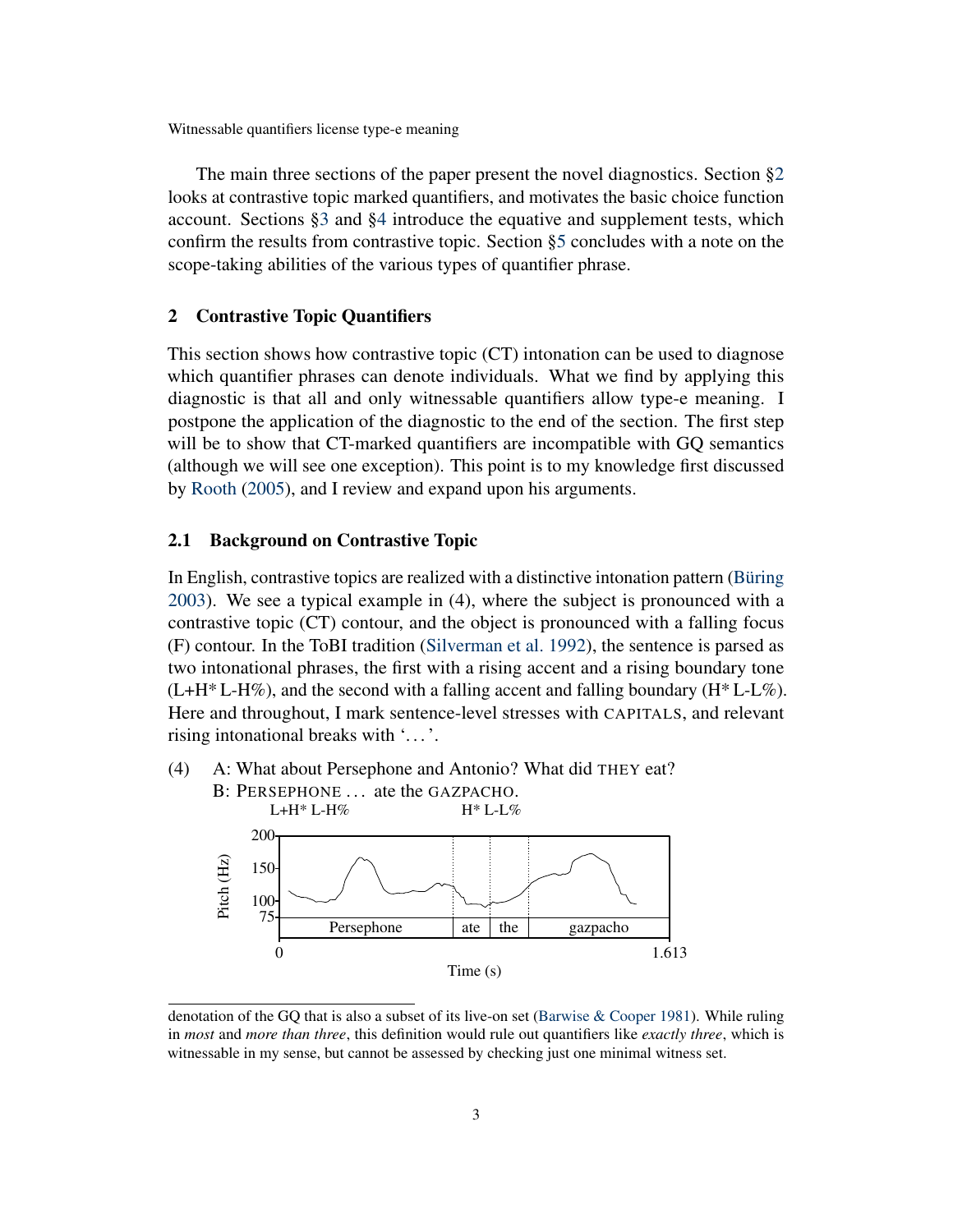Intuitively, the intonation in (4) marks that the speaker is answering a question about what Persephone ate, but has left unaddressed a salient issue about what someone else ate—in this case, Antonio. To model the contrasting alternatives evoked by the intonation, modern analyses of contrastive topic have been developed within [Rooth'](#page-19-3)s [\(1985\)](#page-19-3) alternative-based semantics for focus [\(Büring](#page-18-4) [1997,](#page-18-4) [2003;](#page-18-2) [Steedman](#page-20-2) [2008,](#page-20-2) [Wagner](#page-20-3) [2008,](#page-20-3) [to appear;](#page-20-4) [Tomioka](#page-20-5) [2010;](#page-20-5) [Constant](#page-18-5) [in prep.\)](#page-18-5).

At the heart of Rooth's interpretation system is the idea that a focused phrase generates alternatives of the same semantic type as the phrase itself. Individualdenoting expressions give rise to individual-denoting alternatives, properties generate property alternatives, and so on. However, this fundamental principle of Rooth's framework runs us into trouble when we look at CT-marked quantifiers.

#### 2.2 The Problem for Classic GQ Accounts

Prominent theories of contrastive topic have either treated nominals containing CTmarked quantifiers as having standard GQ semantics, as in [Büring](#page-18-4) [1997,](#page-18-4) or else don't take a stand on the issue (e.g. [Büring](#page-18-2) [2003,](#page-18-2) [Tomioka](#page-20-5) [2010,](#page-20-5) [Wagner](#page-20-4) [to appear\)](#page-20-4). However, [Rooth](#page-19-1) [\(2005\)](#page-19-1) observes that the GQ account as laid out by [Büring](#page-18-4) [\(1997\)](#page-18-4) is not sufficient. The basic problem is that if a quantificational phrase like 'some cat' is interpreted as a generalized quantifier of type  $\langle e, t \rangle$ , then we should expect that when such a phrase contains contrastive topic marking, the contrasting alternatives will be elements of the same type, namely other generalized quantifiers. However what we find is that quantifiers marked as contrastive topics set up contrasts with individuals, not with GQ meanings.

I discuss four manifestations of this basic problem, two already mentioned by Rooth and two additional ones. For the sake of illustration, I limit the discussion to [Büring'](#page-18-2)s [\(2003\)](#page-18-2) implementation of CT meaning, although the problem extends both to earlier accounts like [Büring](#page-18-4) [1997,](#page-18-4) and to more recent theories like those of [Tomioka](#page-20-5) [\(2010\)](#page-20-5) and [Wagner](#page-20-4) [\(to appear\)](#page-20-4). To be clear, the problem to be discussed is not with these theories themselves, but with the predictions the theories make if we assume (with [Büring](#page-18-4) [1997\)](#page-18-4) that when *some* and *most* are CT-marked their interpretations are as a traditional quantifiers of type  $\langle\langle e,t\rangle,\langle e,t\rangle,t\rangle$ .

[Büring](#page-18-2) [\(2003\)](#page-18-2) predicts that an utterance with CT is always a partial answer, in the sense of answering just one among a set of two or more salient questions making up a larger issue—in [Roberts'](#page-19-4) [\(1996\)](#page-19-4) terms, this set of questions is a DISCOURSE STRATEGY. Furthermore, the form of the discourse strategy is constrained by the placement of CT- and F- marking on the utterance. Büring's CT-CONGRUENCE condition requires that the strategy contain at least two questions within the CT-VALUE of the CT-marked utterance, which is calculated by (loosely speaking) substituting different values for the CT- and F- marked constituents. Thus, the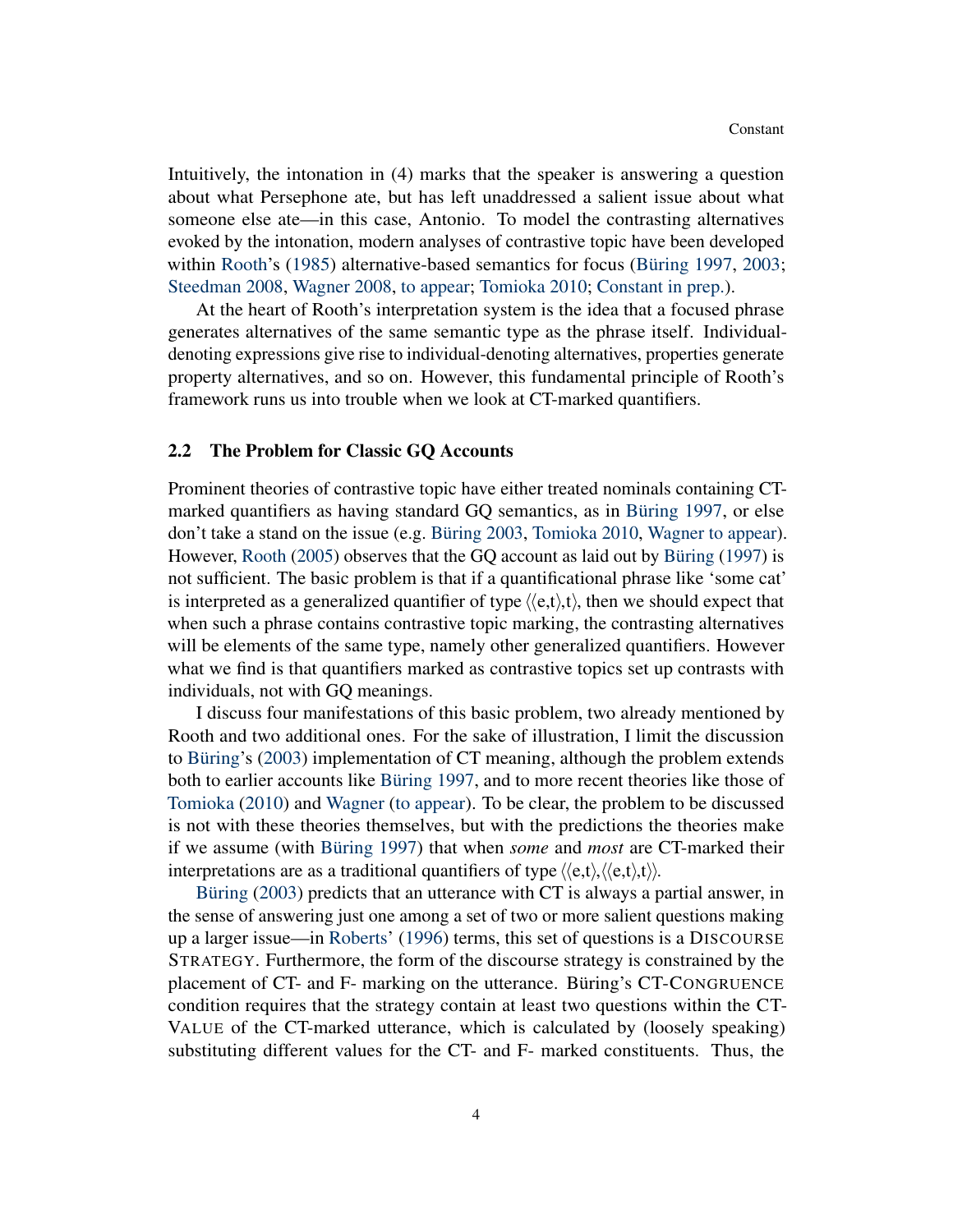CT-value  $\lbrack \cdot \rbrack^{ct}$  of the response in (5) will be the set shown in (6), and CT-Congruence will be satisfied since at least two implicit questions of the form *Where does X live* appear in the context.

(5) A: Where do the grads live? B:  $[$  FRED  $]_{CT}$  ... lives  $[$  in AMHERST  $]_F$ .  $L+H^* L-H\%$  $H^*$  L-L $\%$ (6)  $[(5)]^{ct} =$ ( {Fred lives in Amherst, Fred lives in Northampton, . . . }, {Mary lives in Amherst, Mary lives in Northampton, . . . }, · · ·  $\mathcal{L}$  $= \{$  Where does Fred live?, Where does Mary live?, ...  $\}$ 

On [Büring'](#page-18-2)s [\(2003\)](#page-18-2) theory, B's response in (5) is analyzed as answering the implicit question *Where does Fred live*, which is a sub-question of an overarching issue of where both Fred and particular other people live. And intuitively, this is correct. However, as [Rooth](#page-19-1) [\(2005\)](#page-19-1) points out, the account becomes less plausible when applied to CT-marked quantifiers.<sup>[3](#page-4-0)</sup> While the response in (7) is clearly a partial answer to A's question, it doesn't seem to be answering an implicit question *Where do some grads live*, as Büring's theory would predict. Furthermore, in this case, it seems unlikely that the discourse contains contrasting questions within the CT-value shown in (8), where *some* has been switched with other quantificational determiners. Intuitively 'SOME grads' is contrasting not with GQ-denoting alternatives like 'many grads', but rather with individual-denoting alternatives like 'the other grads'.

- (7) A: Where do the grads live?
	- B:  $[$  SOME  $]_{CT}$  grads ... live  $[$  in AMHERST  $]_F$ .  $L+H^*$  $L-H\%$  $H^*$  L-L%
- (8)  $[(7)]^{ct} = {$  Where do some grads live?, Where do many grads live?, ... }

Beyond the intuitive implausibility of contrasting quantifier denotations, Rooth observes a problem in terms of the implicatures predicted. In general, when contrastive topic marks the answer to a sub-question (even an implicit one), a conversational implicature is generated to the effect that the marked utterance is a *complete* answer to that sub-question. For example, (9) implicates that Manny is the only person who Anna danced with. By the same token, if (7) answers the implicit question *Where do some grads live*, we predict an implicature that Amherst is the only place that has some grads living there. However there seems to be no implicature of this sort.

<span id="page-4-0"></span><sup>3</sup> With Rooth and Büring, I assume that examples like (7) involve narrow CT-marking on the quantifier itself, as opposed to marking the entire nominal constituent. However even if one were able to motivate an analysis of (7) as  $[Some\ gradients]_{CT}$ , the problems I discuss would remain.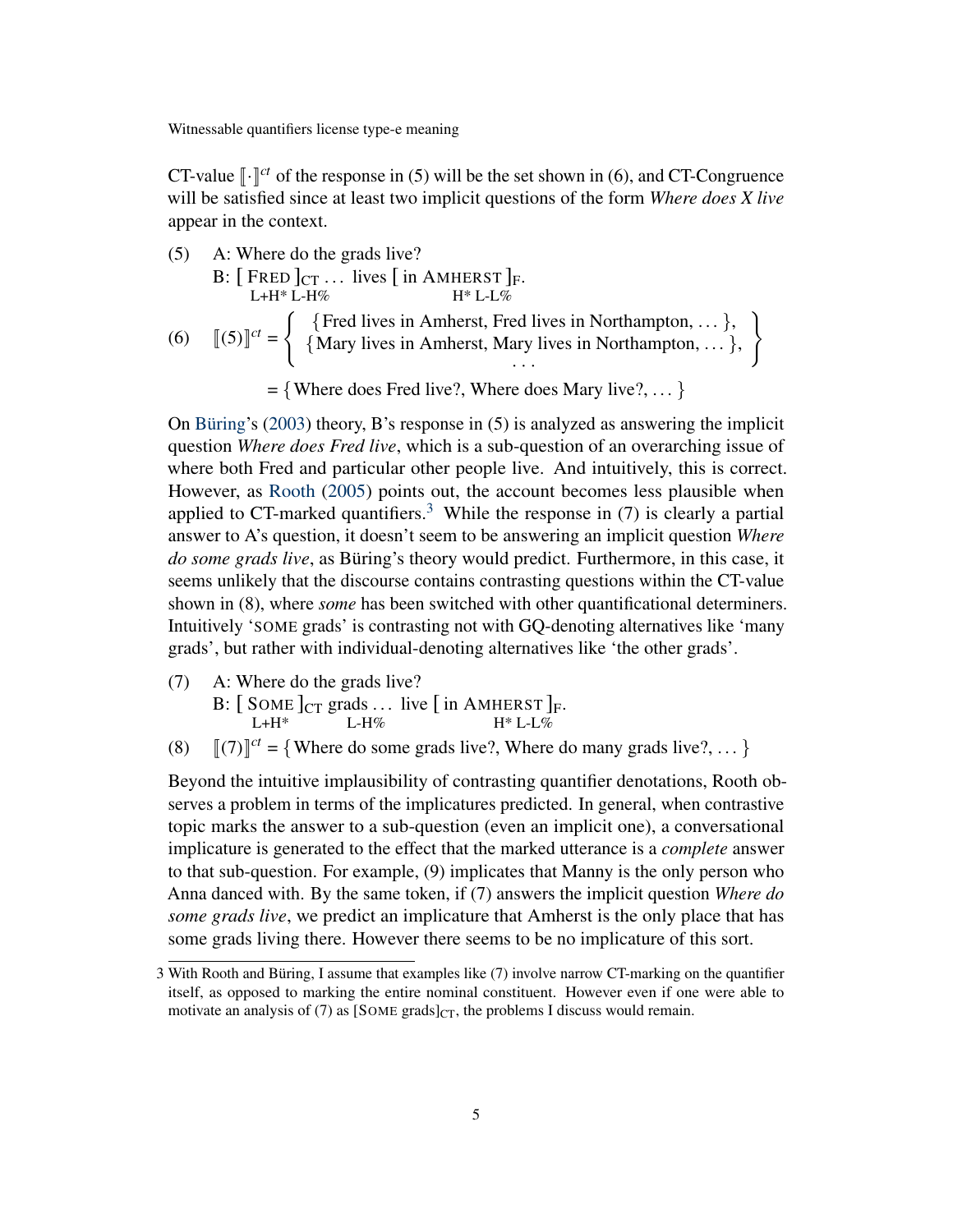(9) A: Who danced with who? [Rooth](#page-19-1) [2005:](#page-19-1) (32)

B:  $[$  ANNA  $]_{CT}$  ... danced with  $[$  MANNY  $]_F$ .

Beyond the problems Rooth mentions, I would like to raise two additional obstacles to treating CT quantifiers in terms of contrasting GQ meanings. First, as (10) shows, we have the possibility of contrasting two instances of the same quantifier. The problem here is that, according to Büring's CT-Congruence condition, each of B's responses should mark a contrast between the sub-question being answered (*Where do some grads live*) and some *other* question in the discourse, where *some* is replaced with a differing alternative of type  $\langle\langle e,t\rangle,\langle\langle e,t\rangle,t\rangle\rangle$  like *most* or *few*. However, in this dialogue, no additional sub-questions are implied. That is, B's two responses may exhaust the grad students in question—so none of them live anywhere but these two towns. In this case, each occurrence of *some* simply contrasts with the other, rather than contrasting with some implicit differing quantifier.

- (10) A: Where do the grads live?
	- B:  $\left[\right.$  SOME  $\right]_{CT}$  of them ... live  $\left[\right.$  in AMHERST  $\right]_F$ .

And  $\lceil$  SOME  $\lceil$ <sub>CT</sub> of them ... live  $\lceil$  in NORTHAMPTON  $\rceil$ <sub>F</sub>.

Finally, we reach perhaps the most striking puzzle for the GQ account. If sentences like (7) are interpreted by generating traditional quantifier alternatives to *some*, then we should equally well be able to generate alternatives to a quantifier like *few*. However *few* in fact strongly resists CT-marking, as in (11). Furthermore, (12) shows that it is nothing more than the intonational pattern ruling the sentence out. If the CT and F accents are reversed, the sentence is acceptable, and marks a strategy of questions of the form *For each place, how many of the grads live there*. [4](#page-5-0)

(11) A: Where do the grads live? B:  $\#$ [ FEW ]<sub>CT</sub> of them ... live [ in AMHERST ]<sub>F</sub>.  $L+H^*$ L-H%  $H^*$  L-L% (12) A: Where do the grads live? B:  $[$  FEW  $]_F$  of them live  $[$  in AMHERST  $]_{CT}$ ...  $H^*$  $L =$  $L+H^*$  L-H%

#### 2.3 The Choice-Functional Account

The solution [Rooth](#page-19-1) [\(2005\)](#page-19-1) puts forward is to treat the problematic CT-marked phrases like 'SOME cat(s)' using choice function variables, rather than classic quantifier denotations. Suppose *some* denotes a choice function variable—a function of type  $\langle\langle e,t\rangle, e\rangle$  that given a property as input, returns some individual who has that property.

<span id="page-5-0"></span><sup>4</sup> The dialogue in (12) is more natural if the decision to sort by places instead of people is made explicit—for example, if A's question is followed up with "Do any live in AMHERST?" Note that this modification does not save (11).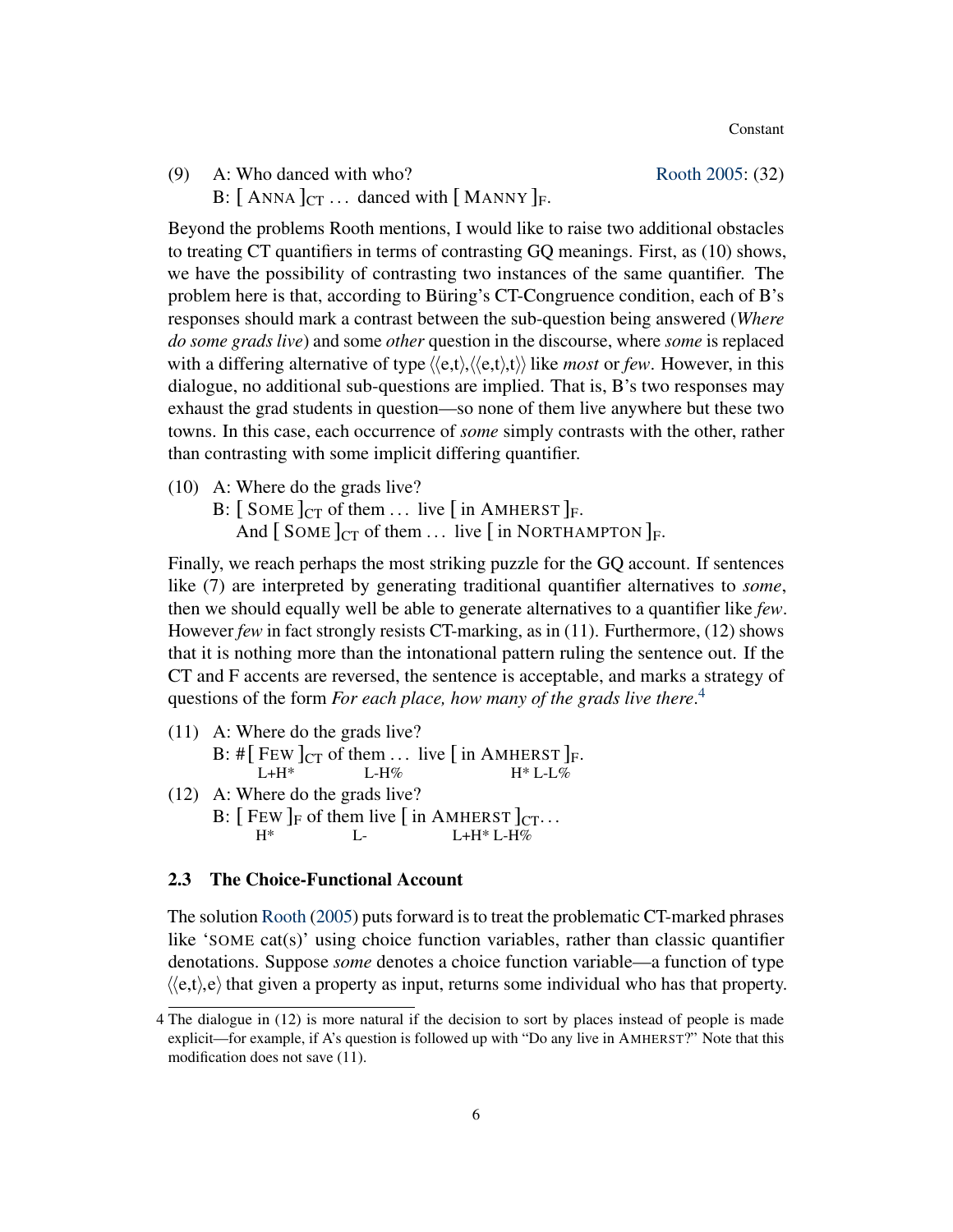Thus, 'some cat' and 'some cats' are of type-e, and denote a particular cat and a particular plurality of cats respectively. When we adopt this analysis, the alternatives generated by ' $[SOME]_{CT}$  cats' are computed by substituting different choice functions in the position of the CT-marked *some*. Combining these with the restrictor *cats*, we produce contrasting pluralities of cats.<sup>[5](#page-6-0)</sup>

This approach immediately addresses our four concerns from above. If 'some grads' denotes a specific plural individual, then we expect (7) to answer an implicit question about where a particular group of grads lives. This seems to be exactly what (7) does, and this time the expected implicature that the answer resolves the sub-question goes through. Furthermore, since different instances of *some* can stand for different choice function variables, we have an explanation for why *some* and *some* are able to contrast in (10). Finally, from [Reinhart](#page-19-0) [\(1997\)](#page-19-0), we know that quantifiers like *few* lack choice-functional interpretations. Thus, (11) only has the standard GQ reading, and if we maintain—as Rooth seems to—that CT is simply unable to contrast quantifiers of this type, then the sentence will be ruled out.

In a moment, we will see a challenge for this account, relating to the question of which quantifiers are compatible with choice function interpretations. But first, let me address a caveat, concerning the ability of true GQ's to be CT-marked. In most cases, it is accurate to say that *few* fails as a contrastive topic. This failure makes sense on the view that nominals with *few* are robustly GQ-denoting, given some reasonable assumptions about how we tend to structure discourse. Specifically, let's say that for cognitive reasons, we avoid breaking up large issues into sub-issues sorted by proportions as opposed to individuals. That is, while it's easy to ask a subquestion about an individual (What about FRED? Where does HE live?), it's hard to treat proportions in the same way (What about FEW? Where do FEW students live?). However this is not to say that such a discourse is impossible. The following context licenses a CT-marked use of *few*, precisely because we *are* contrasting proportions:[6](#page-6-1)

<span id="page-6-0"></span><sup>5</sup> Rooth suggests that quantifiers like *some* and *many* denote choice functions directly, but does not propose specific denotations. One approach is to encode the cardinality component of the quantifiers' meaning as a presuppositional modifier to a choice function variable, and to let quantificational determiners spell out the entire [modifier+variable] complex (cf. gender marking on pronouns). Note that if we adopted Reinhart's proposal, where a silent choice function variable occupies the specifier of DP, then the structure  $[f$  [many cats]] $_{DP}$  wouldn't contain an appropriate constituent to be F-marked. Crucially, we want the alternatives to vary both the quantifier and the CF variable, while leaving the restrictor constant. To achieve this, while keeping the CF variable and the quantifier distinct at LF, we could use the structure  $[[f \text{ many}]_F \text{ cats}]$ . On this analysis, the quantifiers in individual-denoting DP's are choice function modifiers that add a presuppositional restriction on the cardinality of the entity returned by the function. For example,  $[\text{many}] = \lambda f_{\langle e,t\rangle,e} \lambda P_{\langle e,t\rangle} [f(P) \text{ if } |\text{Atoms}(f(P))| > 5$ , otherwise undefined ]. At the moment, I see no way of determining whether *many* spells out this modifier alone, or spells out the entire complex structure including the modifier and CF variable.

<span id="page-6-1"></span><sup>6</sup> While I claim there is a moderate cognitive difficulty in using a classical quantifier denotation as a contrastive topic, I do not wish to suggest that quantifier meanings resist being marked for contrast in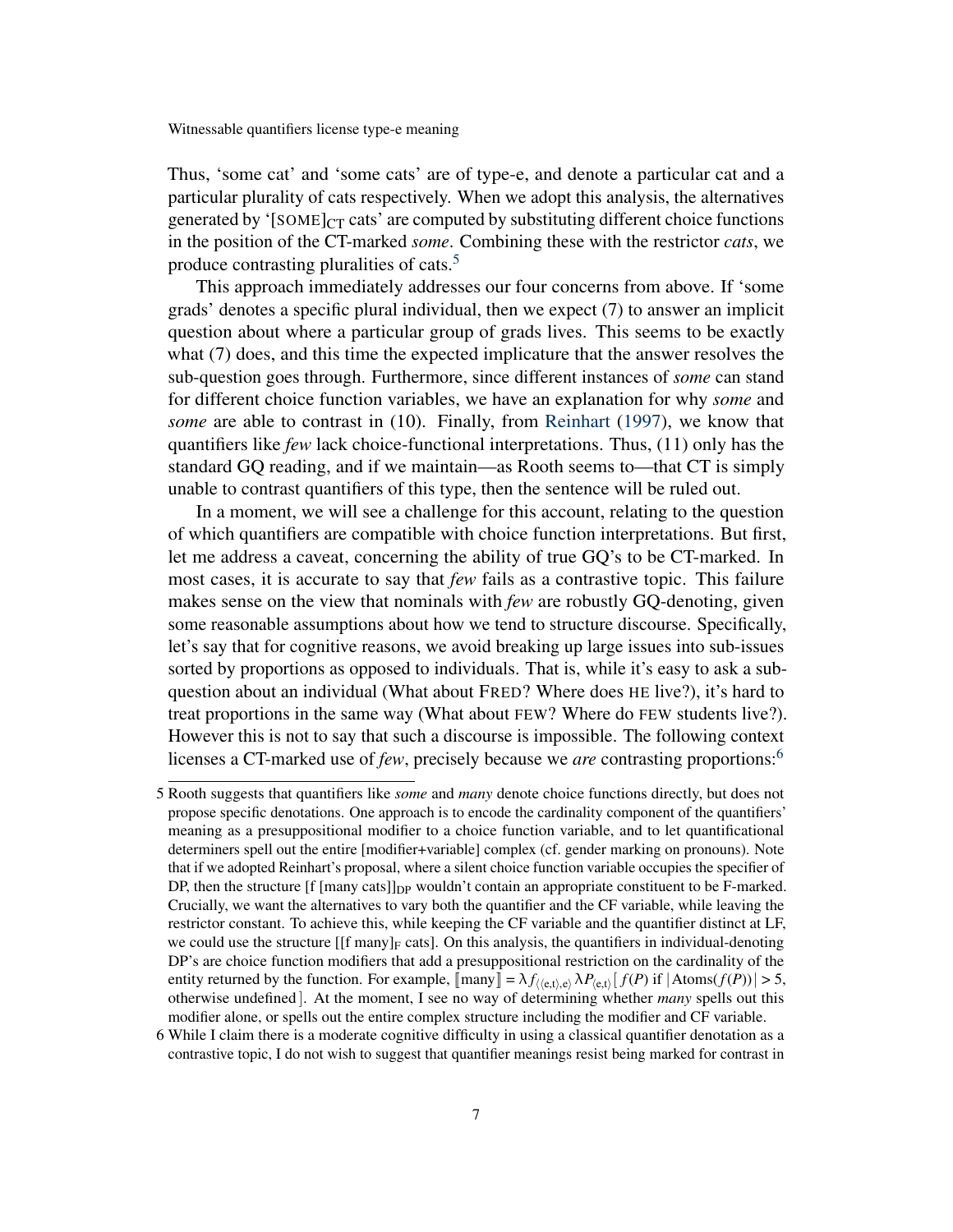(13) Context: A is trying to figure out how hard each problem is on an exam she has written. As an experiment, she asks B to have his students take the exam, to see how they do. After B has graded the exams, A asks. . .

A: Okay, first tell me, which problems did ALL the students solve?

- B: ALL the students solved problems one and six.
- A: And which problems did MOST of them solve?
- B: MOST of them solved problems two and five.
- A: And which problems did FEW of them solve?
- B:  $[$  FEW  $]_{CT}$  of them ... solved  $[$  problems three and FOUR  $]_F$ .  $L+H^*$ L-H% H\* L-L%

Unlike Rooth's examples, in this case, we really are directly answering a sub-question containing a GQ, and in fact the sub-question appears explicitly in the discourse. Furthermore, in this case, the implicature of a complete answer is plausible. That is, B could reasonably be taken to imply that problems three and four are the only ones that few students solved.

To wrap up our caveat, it is not true (as Rooth's examples in isolation might suggest) that GQ denotations are fundamentally incompatible with CT meaning. Rather, CT-marking on a quantifier in a GQ-denoting phrase will require a discourse that "sorts by proportions", and these are hard to come by. The basic fact that we need to capture, then, is that CT-marked quantifiers like *some* do not necessarily set up proportional contrasts, and thus do not require this sort of unusual supporting context. The proposal on the table is that they are free of this requirement by virtue of having a choice-functional interpretation.

#### 2.4 Which Quantifiers Have CF Interpretations?

If this proposal is correct, then we expect all and only the quantifiers that allow CF interpretations to be compatible with CT marking in a context like (14) below. Happily, the quantifiers that traditionally allow CF interpretations are all licensed in this frame. Furthermore, many of the quantifiers that are generally assumed to lack CF interpretations (e.g. *few*) are illicit, as expected. However there is a serious concern. We find CT is licensed on a range of quantifiers that are widely viewed as lacking CF interpretations, including *most*, *half*, *more than N* and *exactly N*. [7](#page-7-0)

general. In particular, we find no corresponding difficultly using a quantifier as contrastive focus. For example, if I ask how many students passed, you can answer "FEW of them passed." Intuitively, posing a question that asks you to choose the correct proportion out of a set of proportions is natural, whereas posing a strategy of sub-questions each asking about a different proportion is unusual.

<span id="page-7-0"></span><sup>7</sup> The reader may note that *all* fails as a contrastive topic in (14), despite being witnessable (assuming *all* presupposes a non-empty domain). This is not because 'all of the grads' fails to denote type-e; we will see in the next section that it has this ability. Rather, *all* is unable to stand as CT in (14) because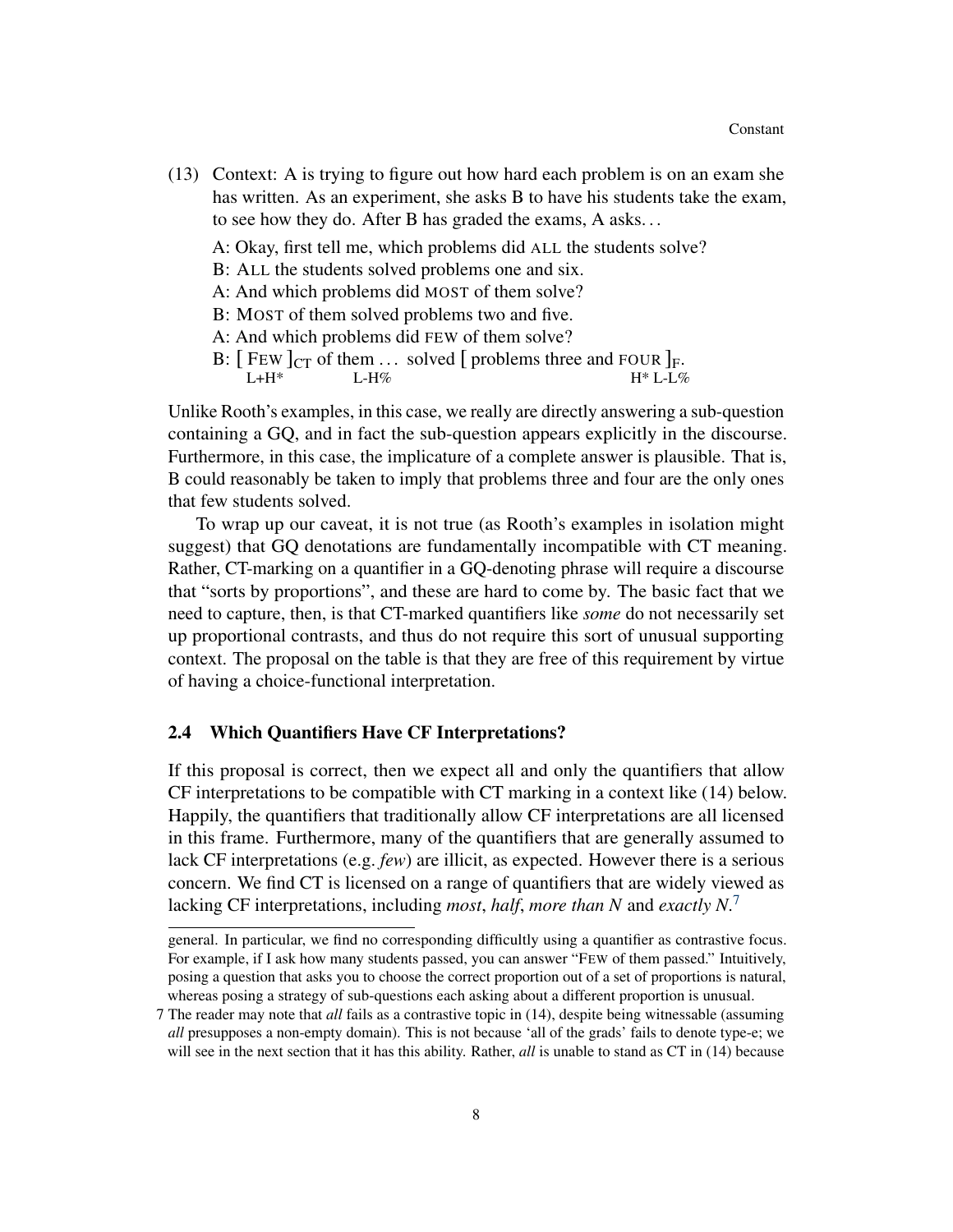(14) A: Where do the grads live?

B: 
$$
\left[\begin{array}{c|c|c}C\text{Tr}\left(\text{of the}\right)\text{grads} \dots \text{ live}\left[\begin{array}{c|c} \text{in AMHERST}\right]_{\text{F}}.\end{array}\right.\right.\left.\left.\begin{array}{c|c}C\text{Tr}\left(\text{of the}\right)\text{grads} \dots \text{ live}\left[\begin{array}{c|c} \text{in AMHERST}\right]_{\text{F}}.\end{array}\right.\right.\\\left.\left.\begin{array}{c|c}SOME & TEN & MANY & SEVERAL & A FEW \text{MOST} & HALF & More than TEN & Exactly TEN \end{array}\right.\right\}
$$

The simplest explanation for these facts, and the one I pursue here, is to say that all the licit quantifiers in (14) can get choice-functional interpretations (although this is not their only interpretation). This goes against the traditional wisdom on the matter, which is grounded in facts about the scope-taking abilities of the different quantifiers. We'll return to the scope facts briefly in section [§5.](#page-17-0) The more striking fact, though, and the focus of sections [§3](#page-8-0) and [§4](#page-14-0) is that a range of further diagnostics call for the same set of quantifiers—the witnessable ones—to be of type-e.

To wrap up the discussion of CT as a diagnostic for quantifier type, I'd like to present two examples that attest to the range of cases in which the diagnostic can apply. In (15–16), we find that the pattern from above extends to adverbial and adjectival quantifiers, in the temporal and modal domains. As with *few*, the quantifiers that resist CT are downward entailing, and plausibly non-witnessable: $8$ 

- (15) a. We  $\lceil$  OFTEN  $\lceil$  OCCASIONALLY  $\lceil$  USUALLY  $\lceil$ <sub>CT</sub> ...  $\lceil$  go DANCING  $\rceil$ <sub>F</sub>. b. #We [SELDOM | HARDLY EVER | RARELY  $]_{CT}$  ... [go DANCING ]<sub>F</sub>.
- (16) a. It's [LIKELY | PROBABLE | POSSIBLE  $]_{CT}$  ... that he'll [WIN ]<sub>F</sub>. b. #It's  $[$  UNLIKELY | IMPROBABLE | DOUBTFUL  $]_{CT}$  ... that he'll  $[$  WIN  $]_F$ .

## <span id="page-8-0"></span>3 Equatives

This section presents new evidence from equatives that witnessable quantifier phrases like 'most cats' can denote type-e, while non-witnessables like 'few cats' cannot.

# 3.1 The Equative Diagnostic and How it Works

Equatives are copular constructions that equate two individual-denoting expressions. In the following frame, if the object is able to denote a plurality, the sentence is a

the CT-marked utterance would completely resolve the issue at hand, conflicting with the partial answer semantics of CT. See [Büring](#page-18-4) [\(1997\)](#page-18-4) for more detailed discussion of this type of infelicity.

<span id="page-8-1"></span><sup>8</sup> If the adverbials in (15) quantify over times (following [Kamp](#page-18-6) [1971](#page-18-6) and [Partee](#page-19-5) [1973\)](#page-19-5) or situations (following [Heim](#page-18-7) [1990](#page-18-7) and [von Fintel](#page-20-6) [1994\)](#page-20-6), and the modals in (16) over possible worlds (building on [Kripke](#page-18-8) [1959,](#page-18-8) [1963,](#page-18-9) and others) then we can imagine treatments of *often* and *likely* as witnessable, in the sense of entailing the existence of a time, situation, or world where the nuclear scope holds. *Seldom* and *unlikely* would be non-witnessable, since they don't entail any such existence.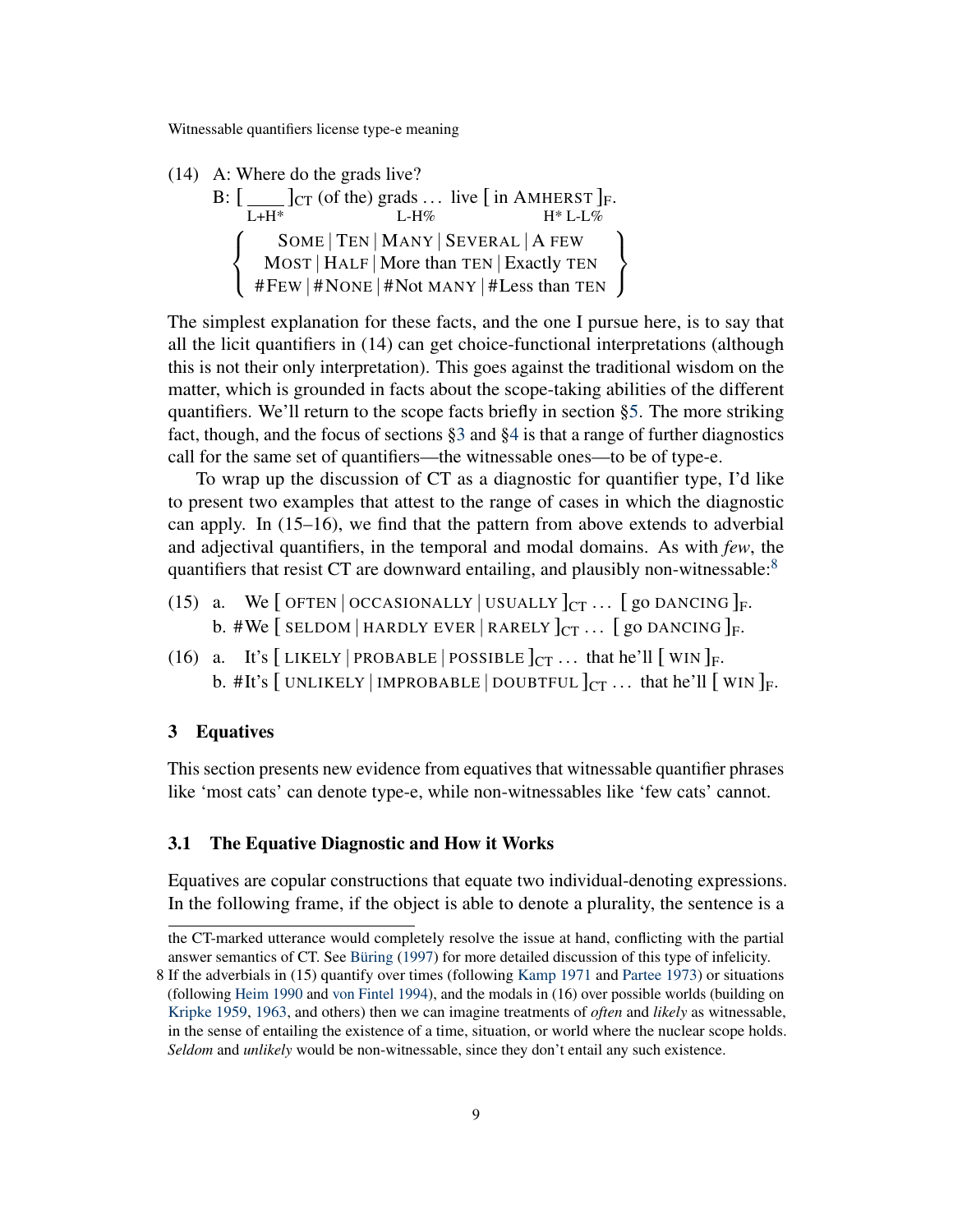well-formed equation of two pluralities. On the other hand, if the object can only denote a GQ, then the sentence will be ill-formed, for reasons we will see shortly. Remarkably, this frame makes the same cut across quantifiers that we saw in the previous section.

(17) Those people standing over there are  $\_\_$  of my best students.

 $\sqrt{ }$  $\int$  $\mathcal{L}$ some | 20 | many |several | a few most | all | more than 20 | exactly 20 | half \* few | \* none | \* not many | ??less than 20  $\mathcal{L}$  $\mathcal{L}$  $\int$ 

What goes wrong if the object in (17) denotes a GQ? There are a variety of answers, depending on how we aim to interpret the sentence compositionally. I discuss here four (non-)options for interpretation, each of which will result in either a degenerate meaning or a type mismatch. Of course, other mechanisms for interpreting these structures could be devised to sidestep these problems. But the point is that such mechanisms cannot exist, or else the infelicitous forms in (17) would be acceptable.

At the root of it, the problem is in how the object composes with the rest of the sentence. If the copula is taken to be inert, the GQ object can't compose directly with the individual-denoting subject. On the other hand, if we treat *be* as a two-place predicate, this can't combine with the GQ either. One standard approach to avoiding this apparent type mismatch is to raise the GQ via quantifier raising (QR), leaving a type-e trace below. However, in our example, the property that would result from QR can never be satisfied by atomic individuals. Specifically, the property that would end up as the nuclear scope of *few* is the property of *being* those people standing over there. Since *few* quantifies over atoms, this property is never satisfiable, and the truth conditions are vacuous.

In (18), we see a more explicit rendering of the problem with QR. Given the type  $\langle\langle e,t\rangle,\langle\langle e,t\rangle,t\rangle\rangle$  quantifier denotation for *few* in (18a), the GQ 'few of my best students' will be uninterpretable in object position, and will be forced to undergo QR to a position above the subject, as in (18b). However, the resulting truth conditions in (18c) are tautological, given that no atomic individual can be a plurality. By contrast, (19a) shows a choice-function-compatible property-modifying denotation for *most*. Since the meaning of 'most of my best students' can combine with the null choice function variable  $f_3$ , the expression can be interpreted in-situ as type-e, as in (19b). The truth conditions in (19c) are reasonable, assuming some mechanism for binding of the choice function at the level of discourse.<sup>[9](#page-9-0)</sup>

<span id="page-9-0"></span><sup>9</sup> There are various approaches here, and the data so far don't provide evidence for one over another. For [Reinhart](#page-19-0) [\(1997\)](#page-19-0) and [Winter](#page-20-7) [\(1997\)](#page-20-7), the choice function variable is bound existentially. For [Kratzer](#page-18-10) [\(1998,](#page-18-10) [2003\)](#page-18-11), choice function variables receive their value directly from the context of utterance (though a speaker need not know which choice function she is referring to). In the next section, we will see one argument in favor of Kratzer's approach.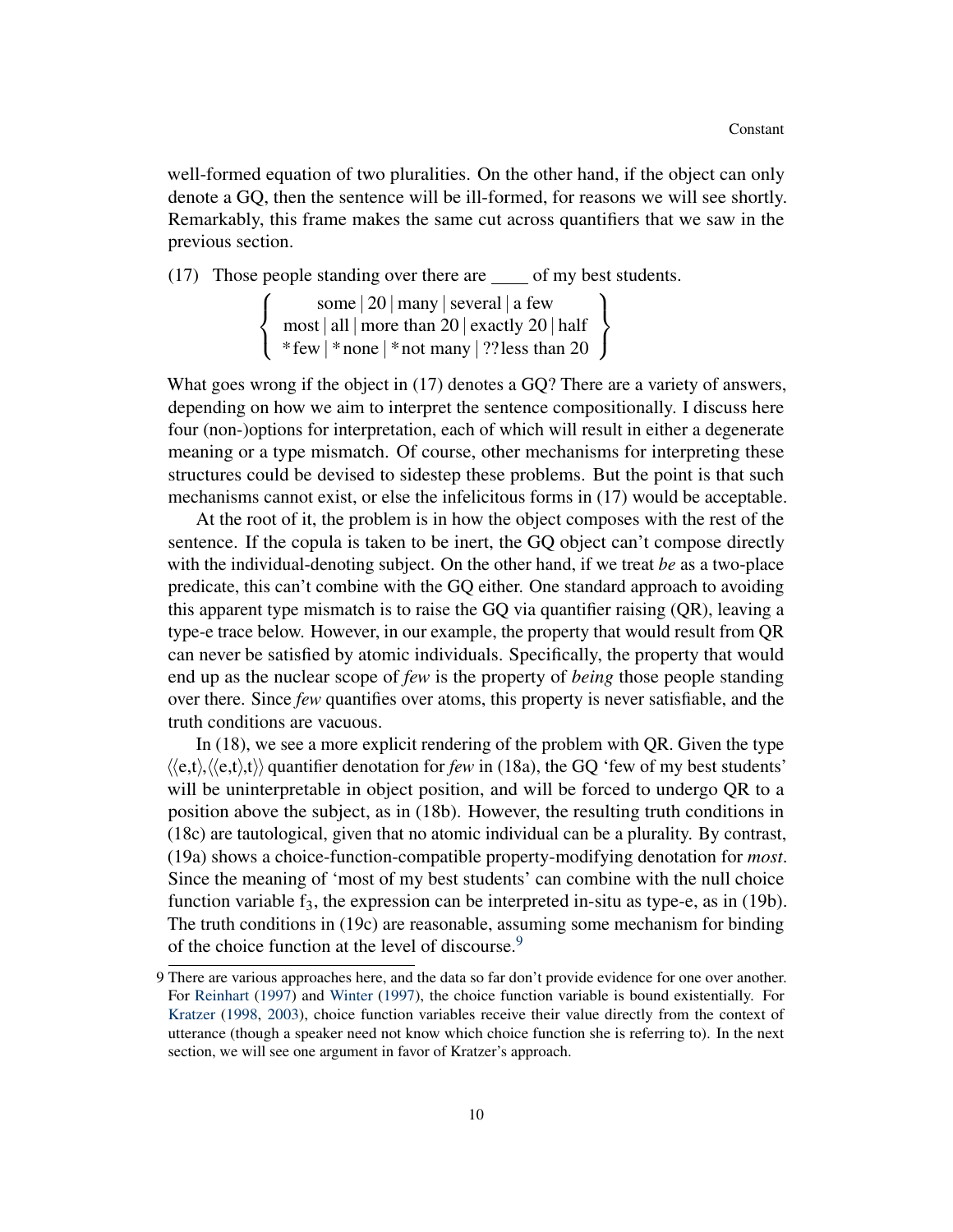(18) a. 
$$
\llbracket \text{few} \rrbracket = \lambda P_{\langle e,t \rangle} \lambda Q_{\langle e,t \rangle}
$$

 $\left| \left\{ x : \operatorname{atom}(x) \land P(x) \land Q(x) \right\} \right| \ll \left| \left\{ x : \operatorname{atom}(x) \land P(x) \right\} \right|$ 

- b. [ few of my best students  $\log \left[ \lambda_3 \right]$  [ those people  $\log \left( \frac{t_3}{\log \theta_3} \right)$
- c.  $|\{x: \text{atom}(x) \land \text{best}(x) \land \text{is-those-people}(x)\}| \ll |\{x: \text{atom}(x) \land \text{best}(x)\}|$

"Among the atomic individuals that have the property of being one of my best students, few have the property of being those people over there."

(19) a. 
$$
\text{[most]} = \lambda P_{\langle e,t \rangle} \lambda x_e \left[ P(x) \wedge |\text{Atoms}(x)| > \frac{1}{2} \times |\{y : \text{atom}(y) \wedge P(y)\}| \right]
$$

- b. [those people  $\log$  are [f<sub>3</sub> most of my best students  $\log$
- c. The unique  $x_e$  s.t. *x* is "those people standing over there"  $= f_3\left(\lambda x_e \left[ \text{best}(x) \wedge \left| \text{Atoms}(x) \right| > \frac{1}{2} \times \left| \left\{ y : \text{atom}(y) \wedge \text{best}(y) \right\} \right| \right) \right)$  $\left| \ \right\rangle$

"The plurality picked out by "those people standing over there" is the same as the plurality returned by the choice function  $f_3$  when applied to the property of being a majority of my best students."

Given the problem for QR, how else might we resolve the type-conflict? With the technology of [Partee](#page-19-6) [\(1987\)](#page-19-6), three type-shifting approaches present themselves. First, we could shift the subject from an individual to a property with Partee's 'ident' operation, as in (20a). Second, we could shift the GQ to a property with [Montague'](#page-19-7)s [\(1973\)](#page-19-7) BE operator in (20b). Finally, we could shift the GQ to an individual with Partee's 'lower' in (20c).

(20) a.  $x_e \rightarrow \lambda y [ y = x ]$ 

b.  $GQ_{\langle\langle e,t\rangle,t\rangle} \rightarrow \lambda x [ GQ(\lambda y [ y = x ] ) ]$ 

c.  $GQ_{\langle\langle e,t\rangle,t\rangle} \rightarrow$  the generator of principal ultrafilter  $GQ$ (unique *x* s.t. for some set *S*:  $GO =$  all supersets of  $\{x\}$  in *S*)

But while these type-shifts offer ways around the type conflict, they don't get us any closer to a reasonable semantics for (17). The first two type-shifting approaches suffer the same problem as QR. We end up requiring that few individuals have the property of being equal to a group. With lowering, the problem is simpler: the shift itself doesn't go through. Standard GQ meanings like *few cats* are not lowerable, since they are not principal ultrafilters. To be lowerable, a GQ has to be degenerate in the sense of containing all and only the properties that a single individual has—in [Winter'](#page-20-7)s [\(1997\)](#page-20-7) terms, the GQ "corresponds" to a particular individual.<sup>[10](#page-10-0)</sup> In sum, our attempts at interpreting an object GQ in (17) have failed. If GQ's are indeed uninterpretable in this frame, this provides an explanation for the infelicity observed.

<span id="page-10-0"></span><sup>10</sup> We could consider redefining 'lower' to map a principal *filter* onto its generator set (the unique *G* such that for some set *S*: *GQ* = all supersets of *G* in *S*). On [Landman'](#page-19-8)s [\(1989\)](#page-19-8) or [Schwarzschild'](#page-19-9)s [\(1996\)](#page-19-9)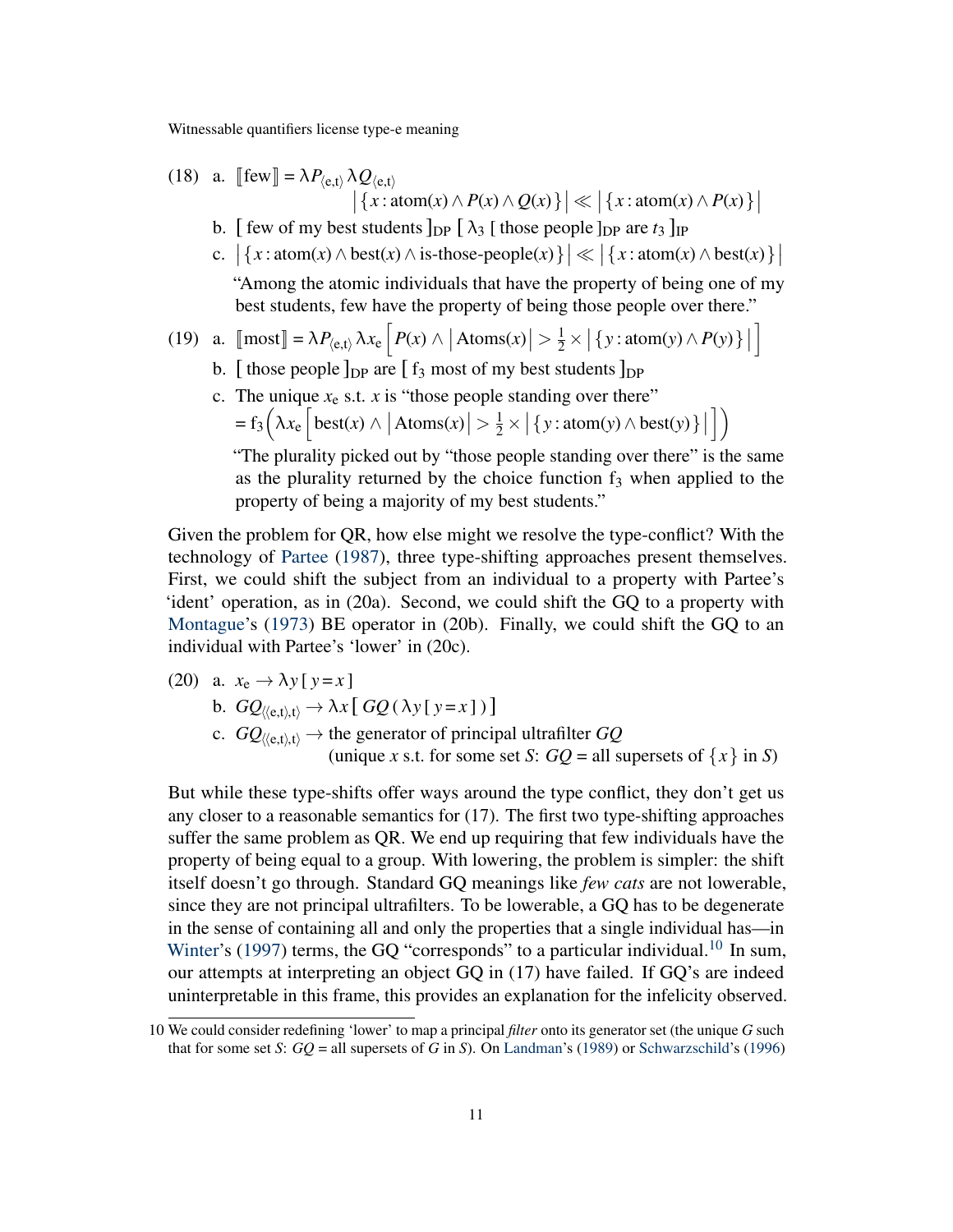## 3.2 Features of the Equative Diagnostic

The success of the frame above in getting at the contrast we're looking for derives from a few carefully-selected attributes. It's worth drawing these out to see why other frames fail to make the same slice. First, one may ask what goes wrong if we position the quantificational phrase as the subject instead of the object. That is, if 'most of my best students' can indeed denote a plurality, what's wrong with the following equation of pluralities?

(21) ??Most of my best students are those people standing over there.

I suspect that the problem here is at least partly information-structural. Given that subjects are canonically topics, (17) can serve as a natural answer to the question *Who are those people standing over there*. By comparison, if the subject in (21) is topical, it would imply the much less natural question *Who are most of my best students*. Importantly, whatever is wrong with (21) can't be pinned on a general inability of 'most of my best students' to denote a plurality. If this were the source of the problem, we would expect an improvement by switching to an uncontroversially CF-supporting quantifier, but in fact, these are just as bad:

(22) ?? {Many | Several } of my best students are those people standing over there.

A second feature of the successful equative frame is that the quantifier phrase is partitive. This is crucial to making the cut in question, as we see from the example below, where the object is non-partitive. The judgment marks in (23) reflect my own intuitions, but the precise relative felicities are not important for the present purposes. What is important is that something makes a wide variety of quantifiers unnatural in this context, and that the unnaturalness does not merely hold of those quantifiers that traditionally lack CF readings, but also extends to traditionally CF-compatible quantifiers like *many*. Thus, infelicity in this frame cannot be taken to demonstrate anything about the semantic type of the quantifier phrase.<sup>[11](#page-11-0)</sup>

approach to plurals, this generator set would directly represent a type-e plurality. (If we followed [Link](#page-19-10) [\(1983\)](#page-19-10), we'd just define 'lower' to map a principal filter onto the *mereological sum* of the elements in its generator set.) But even with this extension, a phrase like 'few cats' will not be lowerable unless it is allowed to denote a degenerate GQ that already corresponds to a *particular* few, presumably by some choice-functional mechanism.

<span id="page-11-0"></span><sup>11</sup> A skeptic might at this point contend that the equative diagnostic has only shown that particular quantificational DP's *containing partitives* can denote type-e, and has shown nothing about the type options available to 'most students'. In response, we could turn to examples like "Those people standing over there are contestants qualified to compete", which appear to draw the same split (ignoring *half*, which requires the partitive), although the judgments are less clear. But ideally we would like to understand exactly why partitives lend support to the type-e readings. I will have to leave this problem to future work.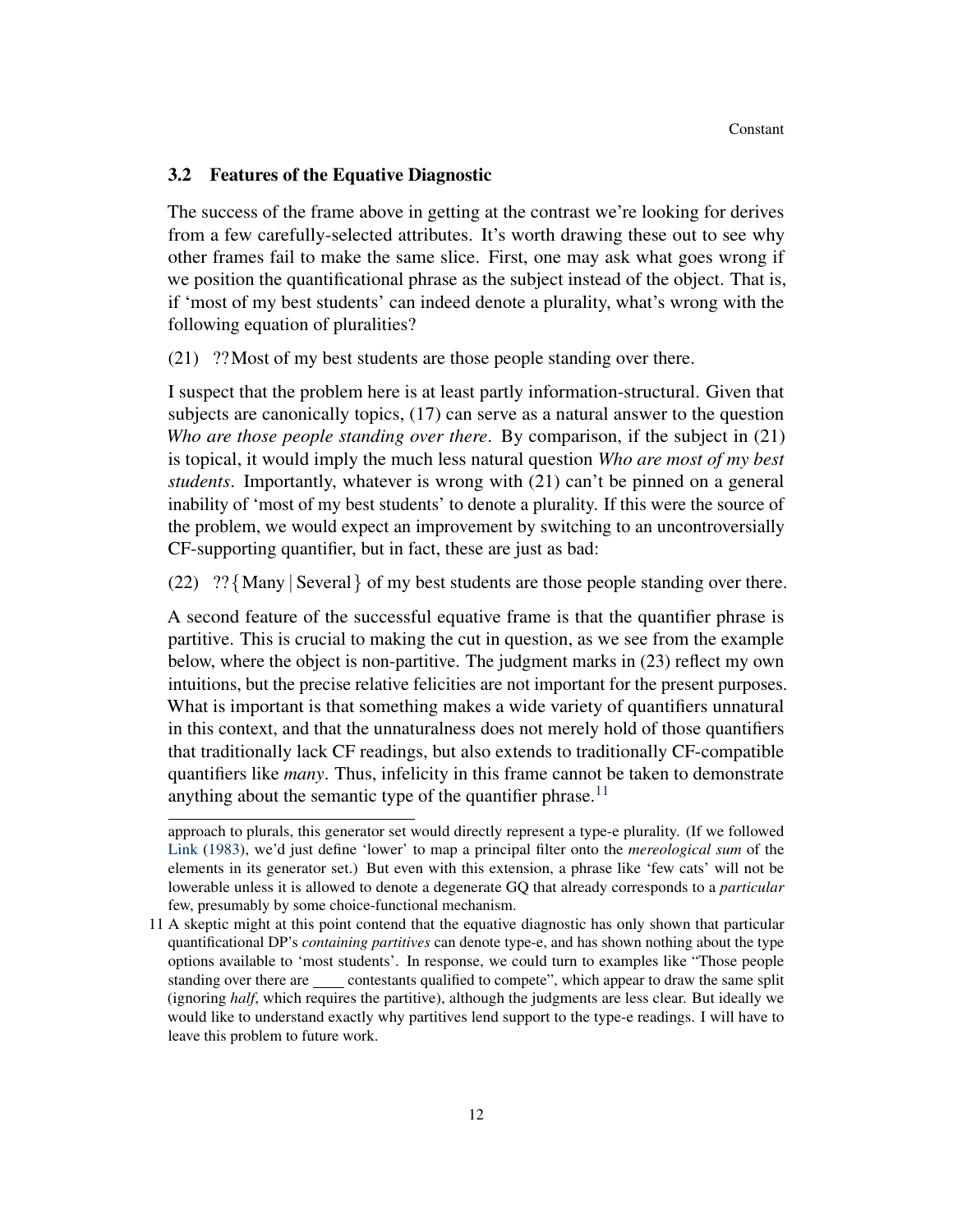(23) Those people standing over there are  $\lceil$  students  $\rceil_{\text{DP}}$ .

 $\sqrt{ }$  $\int$  $\mathcal{L}$ some | 20 | ??many | ? several | ?a few ??most | ??all | ?more than  $20$  | ?exactly  $20$ \* few | \* no | \* not many | ??less than 20  $\mathcal{L}$  $\mathcal{L}$  $\int$ 

A third feature of our successful equative frame is that the subject 'those people standing over there' is individual-denoting. This is not something we can take for granted of definite descriptions or even pronouns. In (24), which appears to contradict our core finding from [§2,](#page-2-0) I claim that the subjects denote properties—type  $\langle e,t\rangle$ —following [Mikkelsen](#page-19-11) [\(2004\)](#page-19-11), and that this is what allows them to compose with GQ-denoting objects. The example does not constitute a challenge to the reasoning behind the equative diagnostic, since it is not an equative at all.

(24) (Who were the winners of last night's elections?)

{The winners| They} were {few | none} of the people I would have expected.

The claim that the subjects in (24) denote properties is not far-fetched, given that definite descriptions like 'the winner' and pronouns like *it* and *that* are often taken to denote properties in specificational clauses like (25). In fact, [Mikkelsen](#page-19-11) [\(2004:](#page-19-11) §5.2.3) makes use of copular questions asking who instantiates a property as a way of ensuring that an object-focused answer has a property-denoting subject, and this is precisely the type of context in which (24) is most natural.

(25) A: Who is the winner?

B: {The winner | It | That} is Susan.

Perhaps the clearest way to distinguish specificational readings (where the subject is a property) from predicative and equative readings (where the subject is an individual) is by looking at how the subject pronominalizes in tag questions, as in (26), from [Mikkelsen](#page-19-11) [\(2004:](#page-19-11) 106). While individual-denoting subjects are resumed by gendered pronouns, property-denoting subjects license neuter pronouns.

|  | $(26)$ a. The tallest girl in the class is Swedish, isn't she?    | PREDICATIONAL   |
|--|-------------------------------------------------------------------|-----------------|
|  | b. $\langle$ Pointing $\rangle$ SHE is Molly Jacobson, isn't she? | <b>EQUATIVE</b> |
|  | c. The tallest girl in the class is Molly, isn't it?              | SPECIFICATIONAL |

It is an inconvenient fact of English, however, that when we turn to plural subjects, this distinction is neutralized. By analogy with (26), we can reasonably assume that *they* in (27ab) refers back to individual pluralities, while in (27c) the same pronoun refers back to the property of being the tallest girls in the class. If this is right, then *they* is not robustly individual-denoting, contra [Mikkelsen](#page-19-11) [\(2004:](#page-19-11) 168); rather, *they* can serve as an anaphor to properties of pluralities. In this case, we cannot use tag questions to directly reveal the semantic type of plural subjects.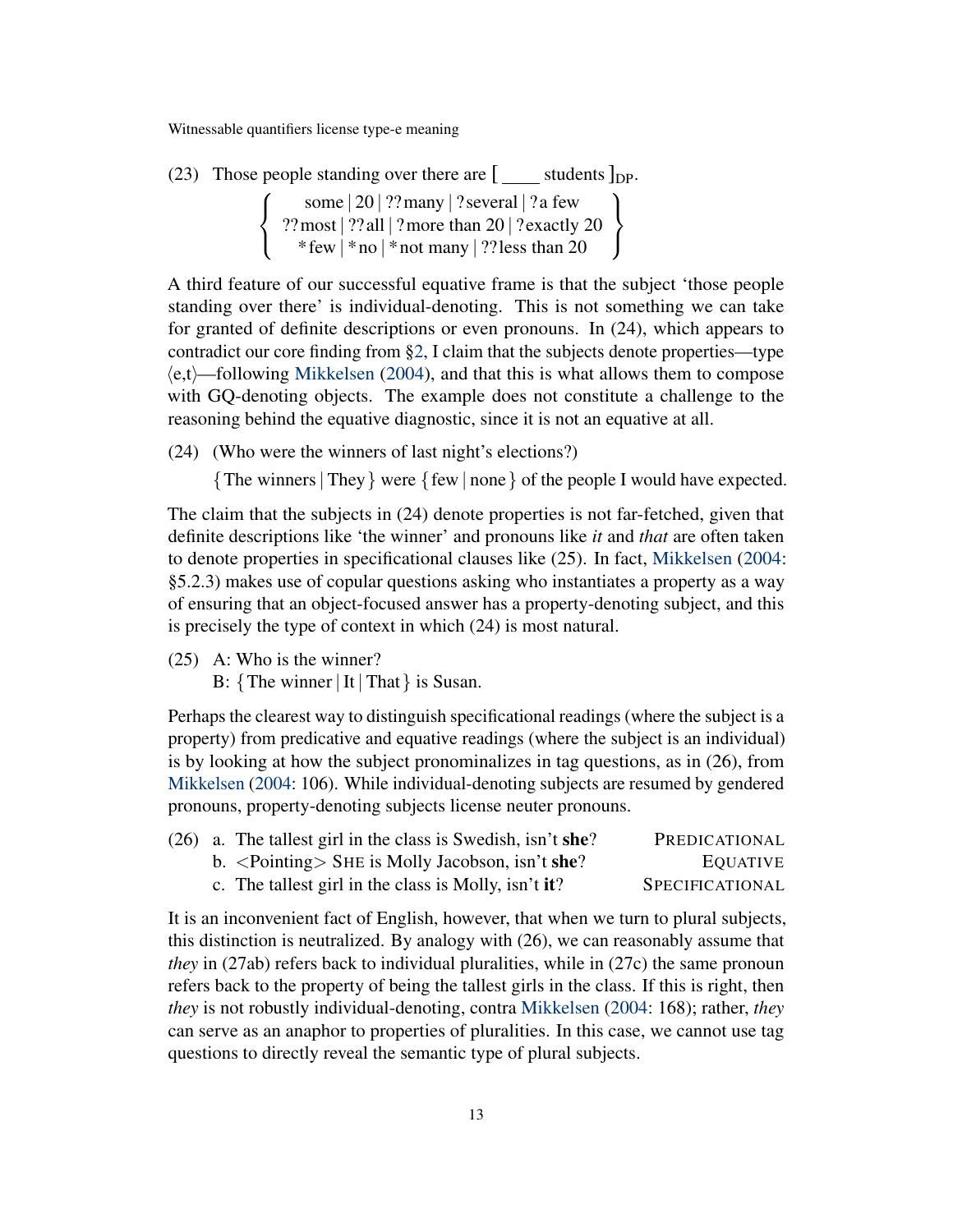- (27) a. The tallest girls in the class are Swedish, aren't they?
	- b. <Pointing> THEY are Molly and Ana, aren't they?
	- c. The tallest girls in the class are Molly and Ana, aren't they?

We can however leverage the analogy with singulars to provide indirect evidence as to the types of plural subjects. For example, (28) is a minimal pair with (24) that switches the subject to a singular, and the quantifier to *one*. The pronoun reveals that this subject is indeed property-denoting, and thus we can infer the same of (24).

(28) The winner was one of the people you expected, wasn't  $\{it | ?? she\}$ ?

In this light, we can return to our original diagnostic for quantifier phrase type, repeated in condensed form in (29). (I've switched to a gendered noun to make the anaphora judgments clearer.) When we construct a minimal pair in the singular, as in (30), we find that the subject here is robustly individual-denoting. Thus, we are justified both in using (29) as an equative frame to rule out GQ objects, and in disregarding (24) for the same purpose.

- (29) Those girls standing over there are  $\{\text{some} \mid \text{most} \mid \text{few}\}$  of my best students.
- (30) That girl standing over there is one of your best students, isn't  $\{\text{she} | ??$ it $\}$ ?

One final point about the equative frame is that for the logic behind the diagnostic to go through, the quantificational phrase itself should not be able to denote a property or quantify over properties. Consider (31), in which the object is not equated with the subject, but instead is predicated of it. Here, there is no requirement that the object denote type-e, and non-witnessable quantifiers are licensed.

(31) They say we are rebellious, impulsive, idealistic, irresponsible, inexperienced. In fact, we are  $\{none | few | some | many | most | all \}$  of these things.

To confirm that a copular sentence has or lacks a predicational reading, we can use [Mikkelsen'](#page-19-11)s [\(2004:](#page-19-11) 164) small clause diagnostic. The fact that (31) can be paraphrased with a small clause structure, as in (32), is evidence that it is predicational. When we run the same test on our original equative frame, as in (33) we get the opposite result.<sup>[12](#page-13-0)</sup> This confirms that the frame is indeed equative as advertised.

- (32) I consider them  $\{none | few | some | many | most | all \}$  of these things.
- (33) I consider those people standing over there ?? (to be)  $\{ \text{most} \mid \text{more than three} \}$ half  $|$  all  $\rangle$  of my best students.

<span id="page-13-0"></span><sup>12</sup> The judgments are less clear with *some*, as in "I consider those people standing over there some of my best students." However the important point is just that the quantifiers at issue here (*most*, *half*, *all*, *more than three*, and so on) are incompatible with the predicational structure.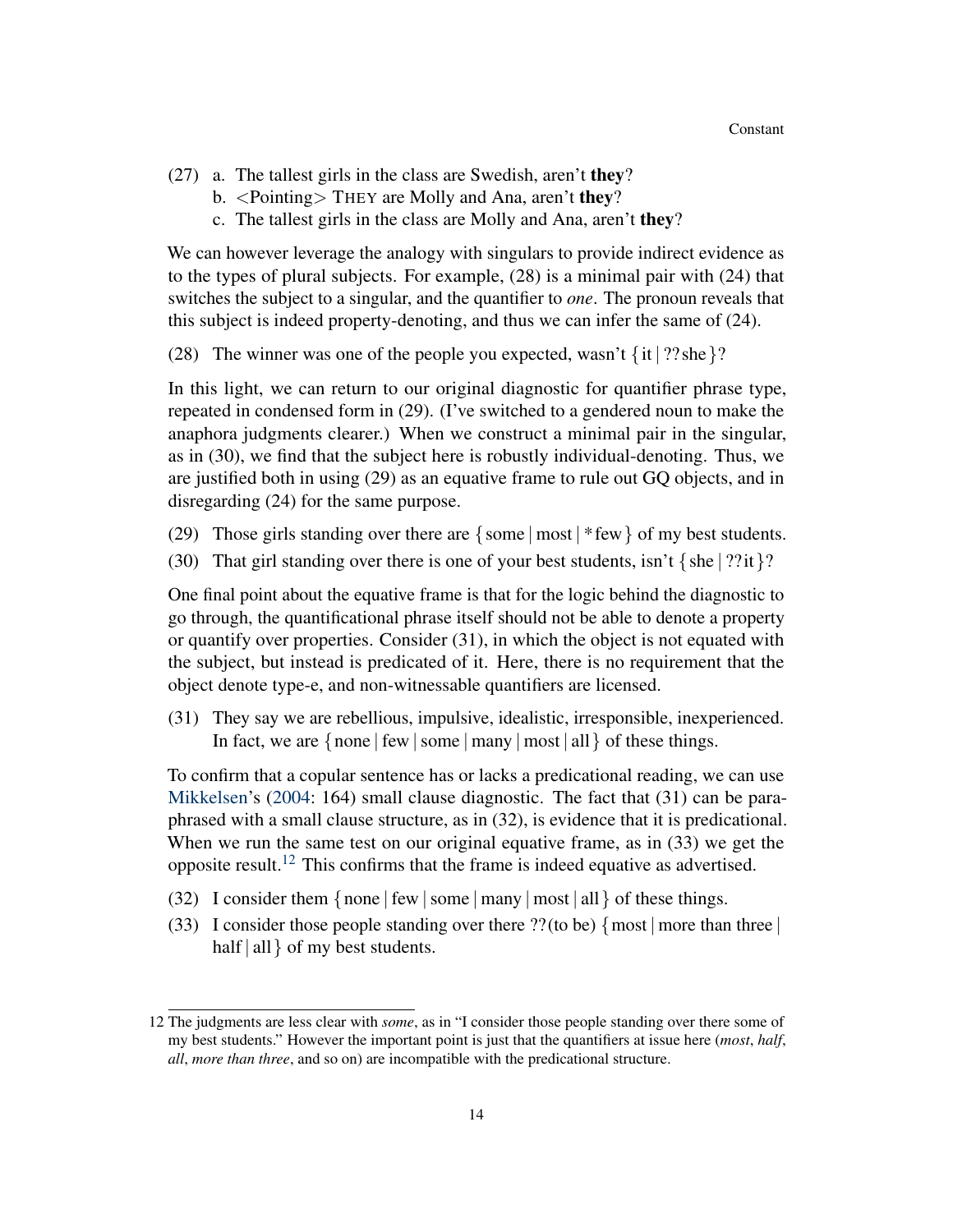#### <span id="page-14-0"></span>4 Supplements

In this section, we find that all and only witnessable quantifier phrases can stand as anchors to supplementing material like nominal appositions and non-restrictive relative clauses. Given that only type-e expressions can anchor supplements, as has been argued previously, the distribution of supplements provides new evidence that all and only witnessable quantifier phrases can denote type-e.

## 4.1 Background on Supplements

Supplementing expressions add parenthetical information that is secondary to the main claim being made. The bolded elements in the following example from [Potts](#page-19-12) [\(2005:](#page-19-12) 13) illustrate two kinds of supplements to DP—(a) NOMINAL APPOSITIONS and (b) SUPPLEMENTARY RELATIVES. Following Potts, I will use the term ANCHOR to refer to the phrase that the supplement attaches to and adds information about.

- (34) a. Ames, the former spy, is now behind bars.
	- b. Ames, who stole from the FBI, is now behind bars.

Also following [Potts](#page-19-12) [\(2005\)](#page-19-12), we can make the following observations about supplementary meaning. First, the anchor and its supplement compose to form a proposition. For example, in (34b), *Ames* and 'who stole from the FBI' compose to form the proposition *Ames stole from the FBI*. Secondly, the composition of this proposition is semantically detached from the rest of the composition process. This independence of the supplement proposition's meaning from the main (at-issue) content of the utterance is two-sided. On the one hand, the composition of the anchor and supplement occurs in isolation, meaning that it cannot make reference to semantic objects apart from the anchor and supplement themselves. On the other hand, once the supplementing proposition is composed, its meaning takes widest scope as a speaker-oriented commitment, and cannot affect the surrounding composition.

#### 4.2 Nominal Supplements to Quantificational DP's

When supplementing material anchors to quantificational DP's, we immediately gain evidence as to the type of the DP in question. Consider (35), which is pragmatically odd, given the knowledge that John and Mary are common names.

(35) Two students, John and Mary, had unusual names.

If 'two students' were interpreted as a generalized quantifier, there would be no way to capture the oddness of (35). Let's see why. First, we have to ask what happens when the GQ meaning composes with 'John and Mary', which denotes a plurality.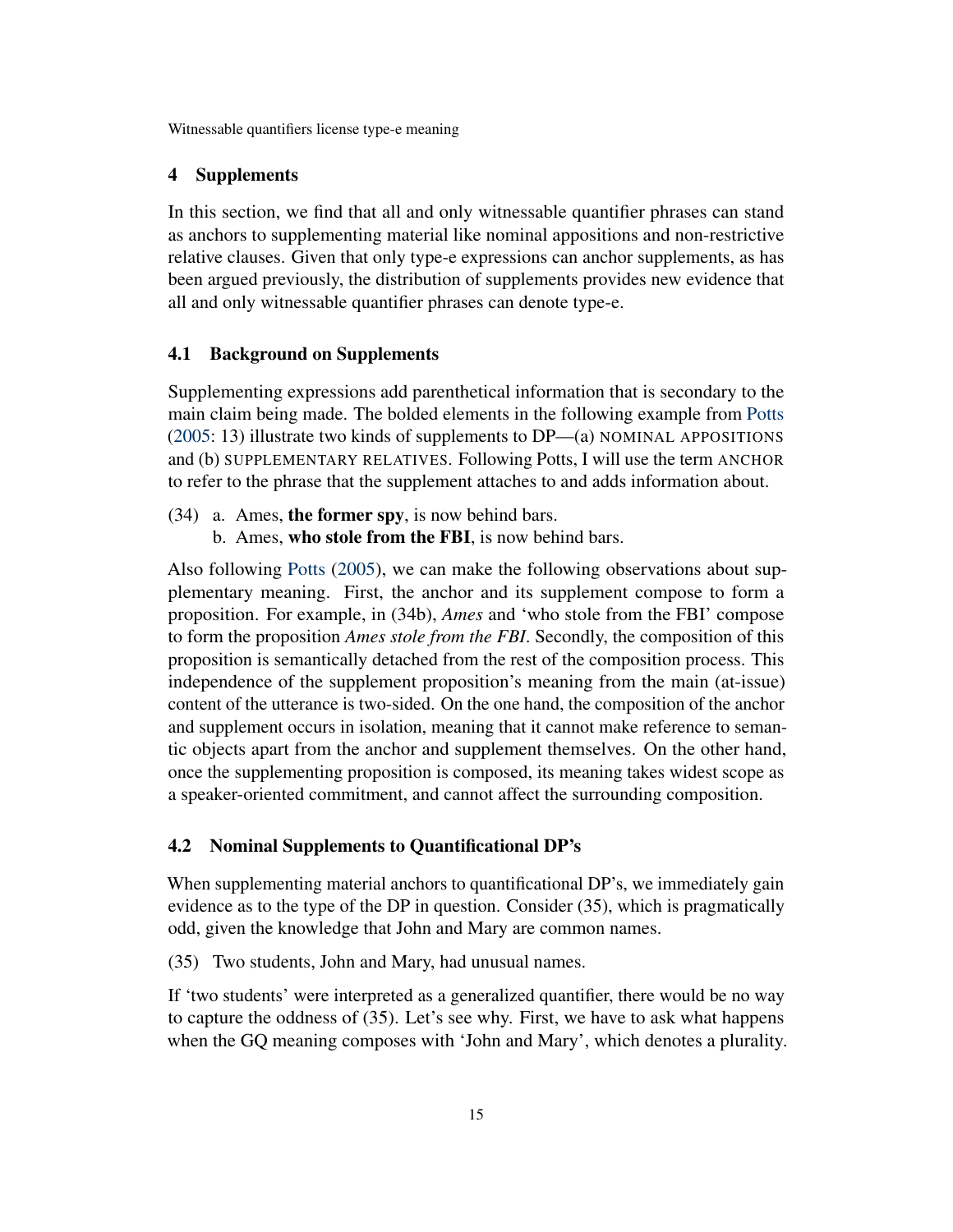Even if we supposed that this composition were licensed (say, by type-shifting the plurality to a property using Montague's BE), we would just derive a weak meaning of *Two students are John and Mary* as the supplement proposition. But crucially, there is nothing odd about two students being John and Mary and two students having unusual names. Yet, the sentence cannot have this weak meaning.

On the other hand, if 'two students' gets a choice-functional reading, the composition proceeds without a hitch and the oddness of the sentence is captured. Suppose that in logical form, the subject contains a choice-function variable  $f_7$  which composes with the meaning 'two students' to produce a particular plurality of two students. In this case, the supplementing proposition will be that those two students picked out by  $f_7$  are John and Mary, and the at-issue meaning will be that those same two students have unusual names. This fixing of the two students across the two propositions comes for free on the assumption that choice function variables are free variables bound once at the level of discourse, following [Kratzer](#page-18-10) [\(1998,](#page-18-10) [2003\)](#page-18-11).

Since (35) only allows a choice-functional interpretation of the subject, and in particular lacks the meaning predicted if the subject were a GQ, we can use this sentence frame to test whether other quantifiers have choice-functional interpretations. For example, the fact that 'few students' in (36) is unable to anchor a nominal apposition indicates that 'few students' cannot be interpreted as type-e.

#### (36) \*Few students, John and Mary, had common names.

More generally, we can hypothesize that even if no other interpretation is possible, a GQ is still unable to stand as anchor to a nominal apposition. If there were a convincing exception to this generalization, it would involve a sentence where the GQ could be shown to be evaluated twice and witnessed by two different sets of individuals—once in the supplement, and once in the at-issue dimension. I know of no data that suggest such an option is ever available. Consider that even to the marginal degree that (36) is interpretable, the meaning still requires that we identify John and Mary rather than anyone else as the few students who have common names.

In (37), I test a range of quantifiers on their ability to host nominal appositions. Once again, the pattern that emerges is that the witnessable quantifiers—the *somes* and *mosts*—behave as a class distinctly from the non-witnessable ones—the *fews*. We have a natural explanation for these facts if all the witnessable quantifiers and only the witnessable quantifiers give rise to type-e nominals.<sup>[13](#page-15-0)</sup>

<span id="page-15-0"></span><sup>13</sup> Note that as with the equatives, the use of a partitive supports the felicity of the *mosts* as type-e. Here, we need to be careful to ensure that the supplement isn't attaching to the nominal inside the partitive, in this case 'my students'. While this is a possible syntactic parse, the meaning would be unnatural; the claim that my students are "the ones who wanted to pass" is odd without a contrasting set in the context. We can also note that the partitive is not strictly necessary. With the exception of *half*, we get the same split in the frame "\_\_\_\_\_ students, namely the ones who wanted to pass, came on time."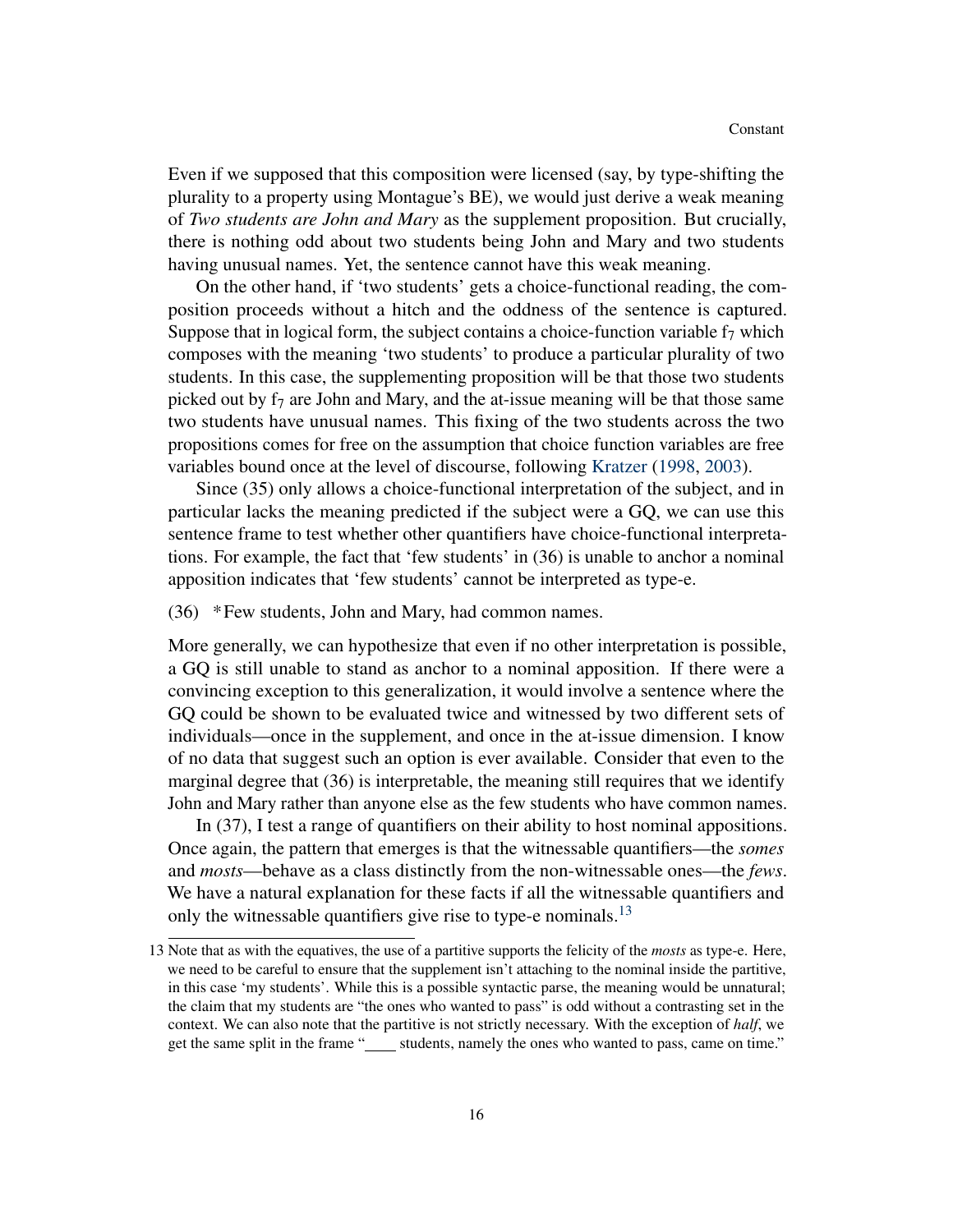(37) of my students, (namely) the ones who wanted to pass, came on time.  $\sqrt{ }$  $\int$  $\mathcal{L}$ Some | Ten | Many | Several | A few Most | More than ten | Exactly ten | Half \*None | ??Few | ??Not many | ??Less than 20  $\mathcal{L}$  $\mathcal{L}$  $\int$ 

One may ask why *all* is unnatural in the frame above, despite being witnessable. Again, this appears to be a problem with the meaning conveyed rather than with the types involved. The supplement 'the ones who wanted to pass' inherently picks out a subset of some group, and so is not a good characterization of all of the students. However, we can show that *all* does license supplements with the following:

(38) All contestants qualified to enter the next round, (namely) John, Mary, Sue and Bill, should now proceed to the stage.

# 4.3 Relative Clause Supplements to Quantificational DP's

Relative clause (RC) supplements, also known as NON-RESTRICTIVE or APPOSITIVE relative clauses, add further support for the emerging pattern. As with nominal appositions, RC supplements are incapable of attaching to non-witnessable DP's like 'few students'. The core data are as follows:[14](#page-16-0)

(39) congressmen, who incidentally are very junior, admire Kennedy.

 $\sqrt{ }$  $\int$  $\mathcal{L}$ Some | Ten | Many | Several | A few Most | More than ten | Exactly ten | At least ten \*Few | \*Not many | \*Hardly any | ??Less than ten  $\mathcal{L}$  $\mathcal{L}$  $\int$ 

The basic explanation for these facts is the same as before. Like nominal appositions, RC supplements can only attach to individual-denoting expressions. However in this case, it's less clear what is driving the restriction. At least as far as the types are concerned, there seems to be no incompatibility between a GQ-denoting anchor and a property-denoting relative clause. But the data show us clearly that such a representation is illicit. Beyond the badness of the "fews", we see that none of the acceptable quantifiers in (39) allow GQ readings either. For example, the sentence with *some* can't mean just that some congressmen are very junior and some congressmen admire Kennedy. The two sets must coincide.

Whatever its source is, a ban on non-individual-denoting anchors is commonly assumed to be in effect, and is often relied upon to do important work. For example,

<span id="page-16-0"></span><sup>14</sup> The supplementing adverb *incidentally* ensures that the relative clause is non-restrictive; see [Emonds](#page-18-12) [\(1979:](#page-18-12) 64) and [Potts](#page-19-12) [\(2005:](#page-19-12) §4.7) for discussion. Without the adverb, the judgments of infelicity depend solely on the comma intonation, and are less robust. If the pauses are missing too, or are overlooked, the clause can be interpreted as restricting the NP *congressmen*, giving the meaning "Few junior congressmen admire Kennedy."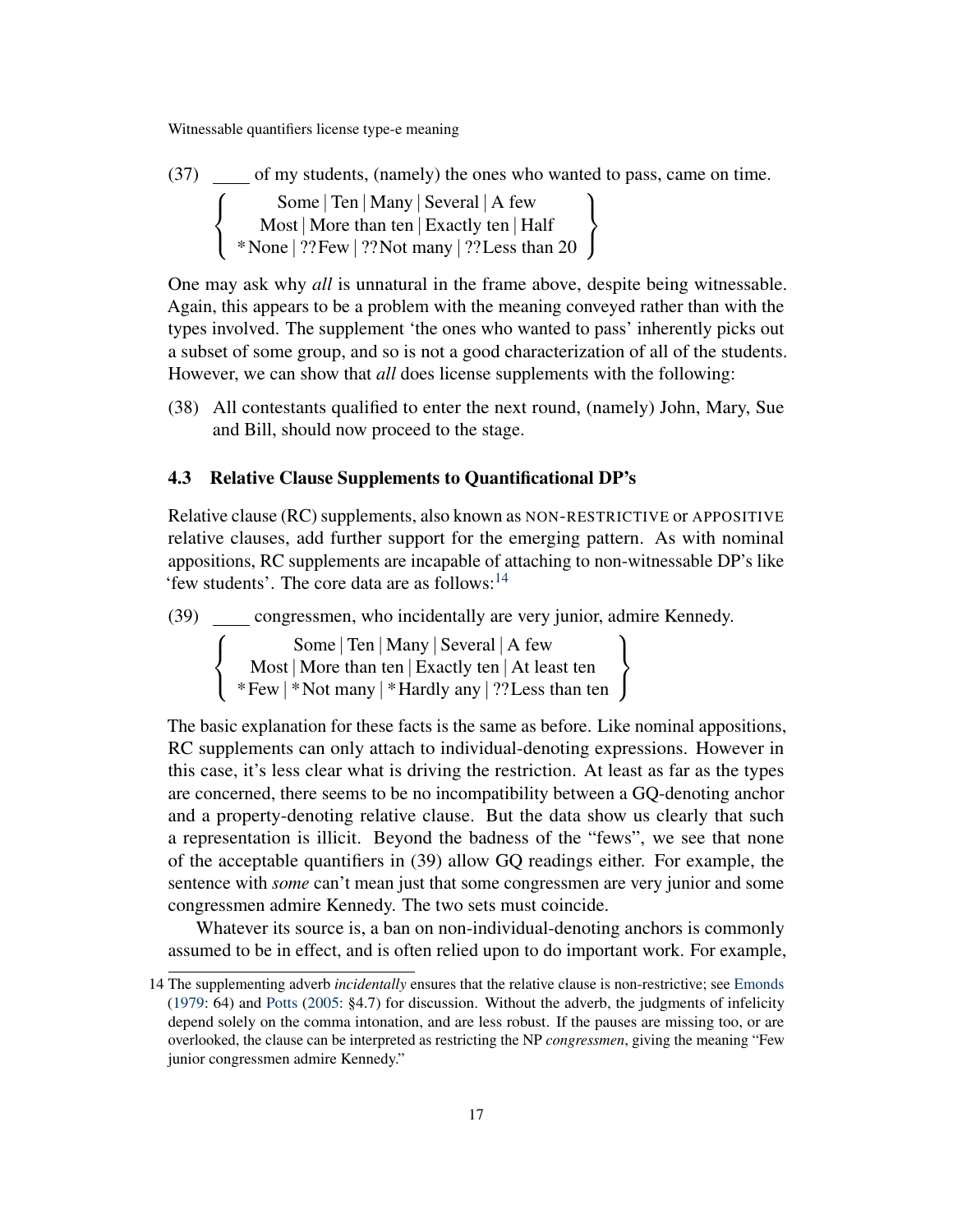[Karttunen](#page-18-13) [\(1969:](#page-18-13) §1.1) observes that a non-restrictive relative disambiguates to a specific reading of an otherwise ambiguous indefinite anchor, as in (40). Similarly, [Heycock & Kroch](#page-18-14) [\(1999:](#page-18-14) 374) show that predicative DP's, as in the object of the small clause in (41), resist non-restrictive RC's. See [Sells](#page-19-13) [\(1985\)](#page-19-13), [Potts](#page-19-14) [\(2002\)](#page-19-14) and [Del Gobbo](#page-18-15) [\(2003:](#page-18-15) 152) for further discussion, and arguments that even non-nominal anchors must be able to denote type-e.

- (40) Bill didn't see a misprint, which I had made on purpose.
- (41) \* I consider Rita the duty nurse, who is very efficient.

#### <span id="page-17-0"></span>5 Remaining Issues

The evidence from CT, equatives, and supplements all points in the same direction: all and only witnessable quantifiers permit type-e interpretation. If the way these quantificational DP's denote individuals is via choice function semantics, then we reach the conclusion that more quantifiers have choice-functional readings than traditionally thought. On the other hand, if some or all of these DP's denote individuals via some other mechanism, then we are left to explain what that mechanism is.

If we opt for choice functions, several challenges lie ahead. First, we have to ask why quantifiers like *most* fail to exhibit the exceptional wide-scope readings expected if they are choice-functional on theories like [Reinhart](#page-19-0) [1997](#page-19-0) and [Winter](#page-20-7) [1997.](#page-20-7) In fact, *most* can scope out of islands, as observed by [Abusch](#page-18-16) [\(1994:](#page-18-16) 118) and [Endriss](#page-18-17) [\(2009:](#page-18-17) 249). This ability, which distinguishes *most* from *few*, as shown in (42), could be construed as support for the present analysis. The problem is that *most* can only take so-called *distributive* wide-scope, and never the *collective* wide-scope that we expect on the choice-functional account. That is, *most* in (43) is unlike *three*, in only allowing narrow scope (ignoring a dispreferred distributive reading); the sentence can't mean that our safety depends on a particular majority supporting her. In short, the scope facts are partially at odds with the diagnostics discussed above. This inconsistency demands further analysis, and simultaneously calls into question the role of wide-scope as the de facto test for quantifier type.

- (42) If  $\{most | # few\}$  people were president, they would find it stressful.
- (43) If  $\{$  three  $|$  most  $|$  few  $\}$  people support her, we're safe.

Finally, if we accept that witnessable quantifiers need choice-functional denotations (in addition to their standard quantificational denotations), the task remains of establishing what the right denotations are. This project is especially challenging in the case of non-monotonic witnessable quantifiers like *exactly three*, where it is unclear how a choice-functional account would derive the "no more than three" upper bound. I leave this task to future work.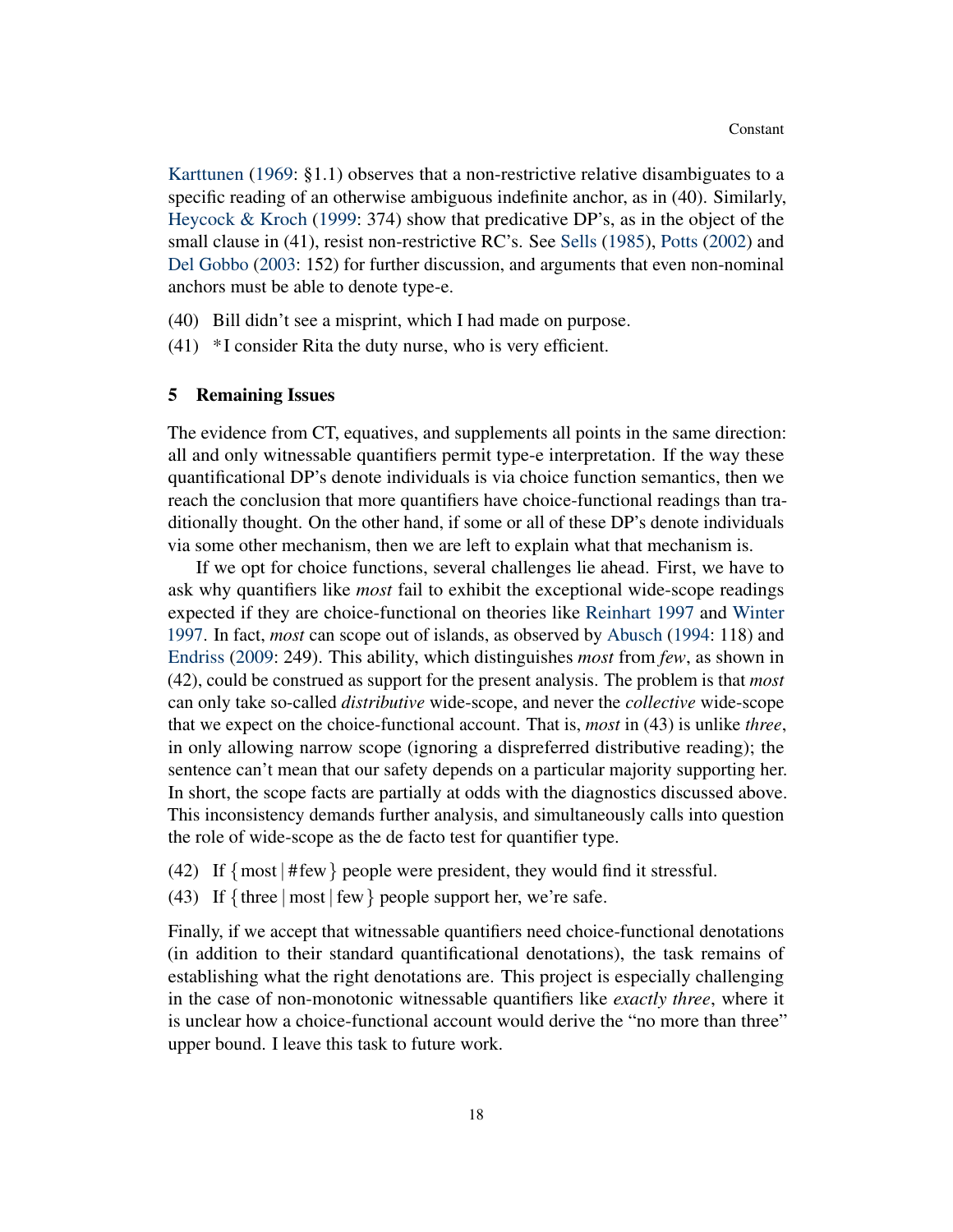## References

- <span id="page-18-16"></span>Abusch, Dorit. 1994. The scope of indefinites. *Natural Language Semantics* 2(2). 83–135. doi[:10.1007/BF01250400.](http://dx.doi.org/10.1007/BF01250400)
- <span id="page-18-3"></span>Barwise, Jon & Robin Cooper. 1981. Generalized quantifiers and natural language. *Linguistics and Philosophy* 4(2). 159–219. doi[:10.1007/BF00350139.](http://dx.doi.org/10.1007/BF00350139)
- <span id="page-18-4"></span>Büring, Daniel. 1997. The great scope inversion conspiracy. *Linguistics and Philosophy* 20(2). 175–194. doi[:10.1023/A:1005397026866.](http://dx.doi.org/10.1023/A:1005397026866)
- <span id="page-18-2"></span>Büring, Daniel. 2003. On D-trees, beans, and B-accents. *Linguistics and Philosophy* 26(5). 511–545. doi[:10.1023/A:1025887707652.](http://dx.doi.org/10.1023/A:1025887707652)
- <span id="page-18-5"></span>Constant, Noah. in prep. *Contrastive topic: Meanings and realizations [working title]*. Amherst: University of Massachusetts PhD dissertation.
- <span id="page-18-15"></span>Del Gobbo, Francesca. 2003. *Appositives at the interface*. Irvine: University of California PhD dissertation.
- <span id="page-18-12"></span>Emonds, Joseph. 1979. Appositive relatives have no properties. *Linguistic Inquiry* 10(2). 211–243. [http://www.jstor.org/stable/4178107.](http://www.jstor.org/stable/4178107)
- <span id="page-18-17"></span>Endriss, Cornelia. 2009. *Quantificational Topics: A Scopal Treatment of Exceptional Wide Scope Phenomena*. Springer. doi[:10.1007/978-90-481-2303-2.](http://dx.doi.org/10.1007/978-90-481-2303-2)
- <span id="page-18-7"></span>Heim, Irene. 1990. E-type pronouns and donkey anaphora. *Linguistics and Philosophy* 13(2). 137–177. doi[:10.1007/BF00630732.](http://dx.doi.org/10.1007/BF00630732)
- <span id="page-18-14"></span>Heycock, Caroline & Anthony Kroch. 1999. Pseudocleft connectedness: Implications for the LF interface level. *Linguistic Inquiry* 30(3). 365–397. doi[:10.1162/002438999554110.](http://dx.doi.org/10.1162/002438999554110)
- <span id="page-18-0"></span>Horn, Laurence R. 1972. *On the semantic properties of logical operators in English*. Los Angeles: University of California PhD dissertation.
- <span id="page-18-1"></span>Horn, Laurence R. 2006. The border wars: A neo-Gricean perspective. In Klaus von Heusinger & Ken Turner (eds.), *Where Semantics Meets Pragmatics*, 21–48. Elsevier.
- <span id="page-18-6"></span>Kamp, Hans. 1971. Formal properties of 'now'. *Theoria* 37. 227–273. doi: [10.1111/j.1755-2567.1971.tb00071.x.](http://dx.doi.org/10.1111/j.1755-2567.1971.tb00071.x)
- <span id="page-18-13"></span>Karttunen, Lauri. 1969. Discourse referents. In *1969 Conference on Computational Linguistics*, 1–38. Association for Computational Linguistics. doi[:10.3115/](http://dx.doi.org/10.3115/990403.990490) [990403.990490.](http://dx.doi.org/10.3115/990403.990490)
- <span id="page-18-10"></span>Kratzer, Angelika. 1998. Scope or pseudo-scope: Are there wide-scope indefinites? In Susan Rothstein (ed.), *Events in Grammar*, 163–196. Dordrecht: Kluwer.
- <span id="page-18-11"></span>Kratzer, Angelika. 2003. A note on choice functions in context. Ms. University of Massachusetts, Amherst. [http://semanticsarchive.net/Archive/zIyNTMxZ/.](http://semanticsarchive.net/Archive/zIyNTMxZ/)
- <span id="page-18-8"></span>Kripke, Saul. 1959. A completeness theorem in modal logic. *Journal of Symbolic Logic* 24. 1–14. doi[:10.2307/2964568.](http://dx.doi.org/10.2307/2964568)
- <span id="page-18-9"></span>Kripke, Saul. 1963. Semantical analysis of modal logic I: Normal modal proposi-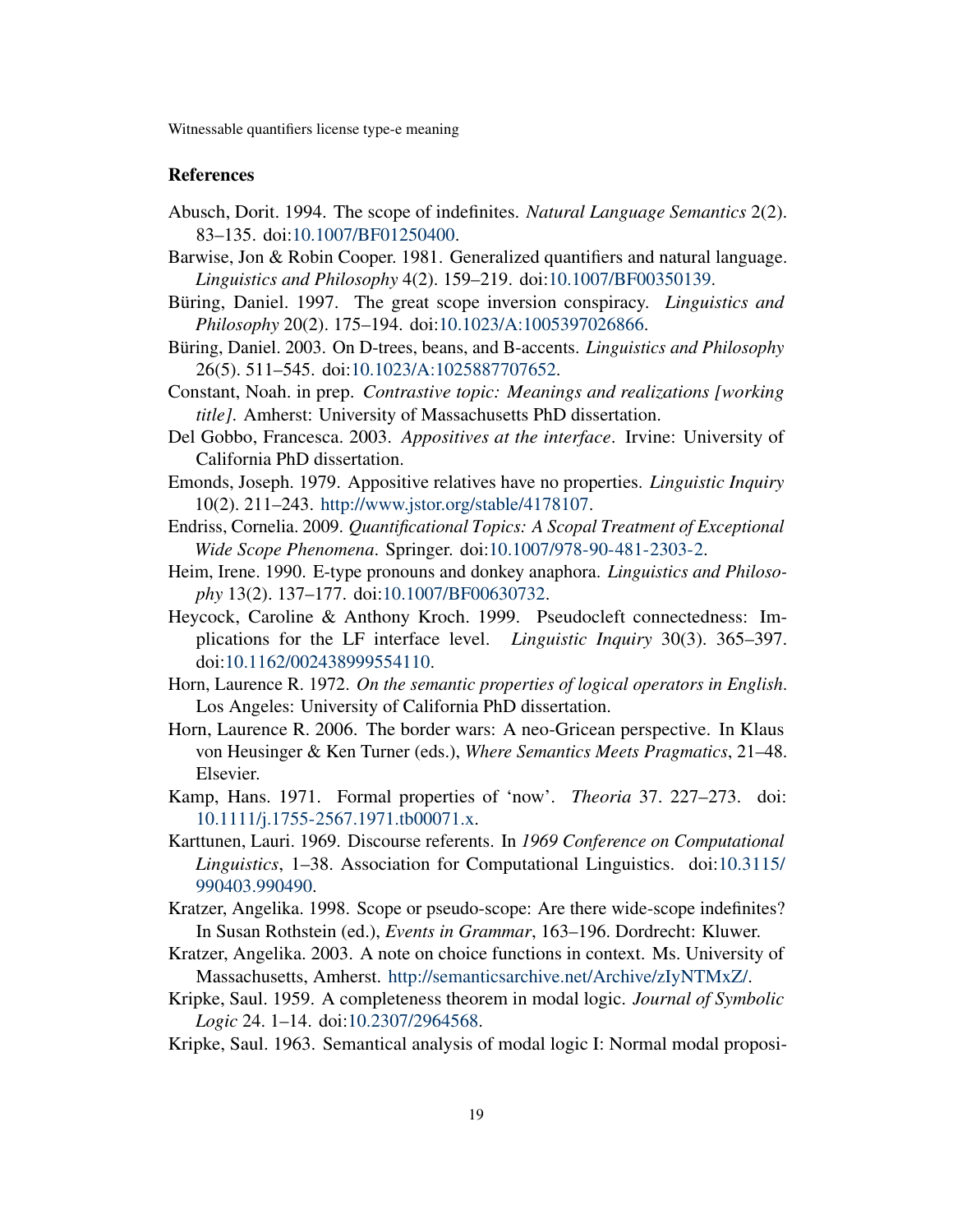tional calculi. *Zeitschrift für mathematische Logik und Grundlagen der Mathematik* 9. 67–96. doi[:10.1002/malq.19630090502.](http://dx.doi.org/10.1002/malq.19630090502)

- <span id="page-19-8"></span>Landman, Fred. 1989. Groups, I. *Linguistics and Philosophy* 12(5). 559–605. doi[:10.1007/BF00627774.](http://dx.doi.org/10.1007/BF00627774)
- <span id="page-19-10"></span>Link, Godehard. 1983. The logical analysis of plurals and mass terms: A latticetheoretical approach. In Rainer Bäuerle, Christoph Schwarze & Arnim von Stechow (eds.), *Meaning, Use and the Interpretation of Language*, 303–23. Walter de Gruyter. doi[:10.1515/9783110852820.302.](http://dx.doi.org/10.1515/9783110852820.302)
- <span id="page-19-11"></span>Mikkelsen, Line. 2004. *Specifying who: On the structure meaning and use of specificational copular clauses*. Santa Cruz: University of California PhD dissertation.
- <span id="page-19-7"></span>Montague, Richard. 1973. The proper treatment of quantification in ordinary English. In K. Jaakko J. Hintikka, Julius M. E. Moravcsik & Patrick Suppes (eds.), *Approaches to Natural Language: 1970 Stanford Workshop on Grammar and Semantics*, 221–42. Dordrecht: D. Reidel.
- <span id="page-19-5"></span>Partee, Barbara H. 1973. Some structural analogies between tenses and pronouns in English. *Journal of Philosophy* 70(18). 601–609. doi[:10.2307/2025024.](http://dx.doi.org/10.2307/2025024)
- <span id="page-19-6"></span>Partee, Barbara H. 1987. Noun phrase interpretation and type-shifting principles. In Jeroen A. G. Groenendijk, Dick De Jongh & Martin J. B. Stokhof (eds.), *Studies in discourse representation theory and the theory of generalized quantifiers*, 115–143. Dordrecht: Foris.
- <span id="page-19-14"></span>Potts, Christopher. 2002. The lexical semantics of parenthetical-*as* and appositive*which*. *Syntax* 5(1). 55–88. doi[:10.1111/1467-9612.00047.](http://dx.doi.org/10.1111/1467-9612.00047)
- <span id="page-19-12"></span>Potts, Christopher. 2005. *The Logic of Conventional Implicatures*. Oxford University Press, USA. doi[:10.1093/acprof:oso/9780199273829.001.0001.](http://dx.doi.org/10.1093/acprof:oso/9780199273829.001.0001)
- <span id="page-19-0"></span>Reinhart, Tanya. 1997. Quantifier scope: How labor is divided between QR and choice functions. *Linguistics and Philosophy* 20(4). 335–397. doi[:10.1023/A:](http://dx.doi.org/10.1023/A:1005349801431) [1005349801431.](http://dx.doi.org/10.1023/A:1005349801431)
- <span id="page-19-4"></span>Roberts, Craige. 1996. Information structure in discourse: Towards an integrated formal theory of pragmatics. *Ohio State University Working Papers in Linguistics 49 (Papers in Semantics)* 91–136.
- <span id="page-19-3"></span>Rooth, Mats. 1985. *Association with focus*. Amherst: University of Massachusetts PhD dissertation.
- <span id="page-19-1"></span>Rooth, Mats. 2005. Topic accents on quantifiers. In Gregory N. Carlson & Francis Jeffry Pelletier (eds.), *Reference and Quantification: The Partee Effect*, Stanford: CSLI Publications.
- <span id="page-19-9"></span>Schwarzschild, Roger. 1996. *Pluralities*. Kluwer Academic Publishers.
- <span id="page-19-13"></span>Sells, Peter. 1985. *Restrictive and Non-Restrictive Modification*. Stanford University: Center for the Study of Language and Information.
- <span id="page-19-2"></span>Silverman, Kim, Mary Beckman, John Pitrelli, Mari Ostendorf, Colin Wightman,